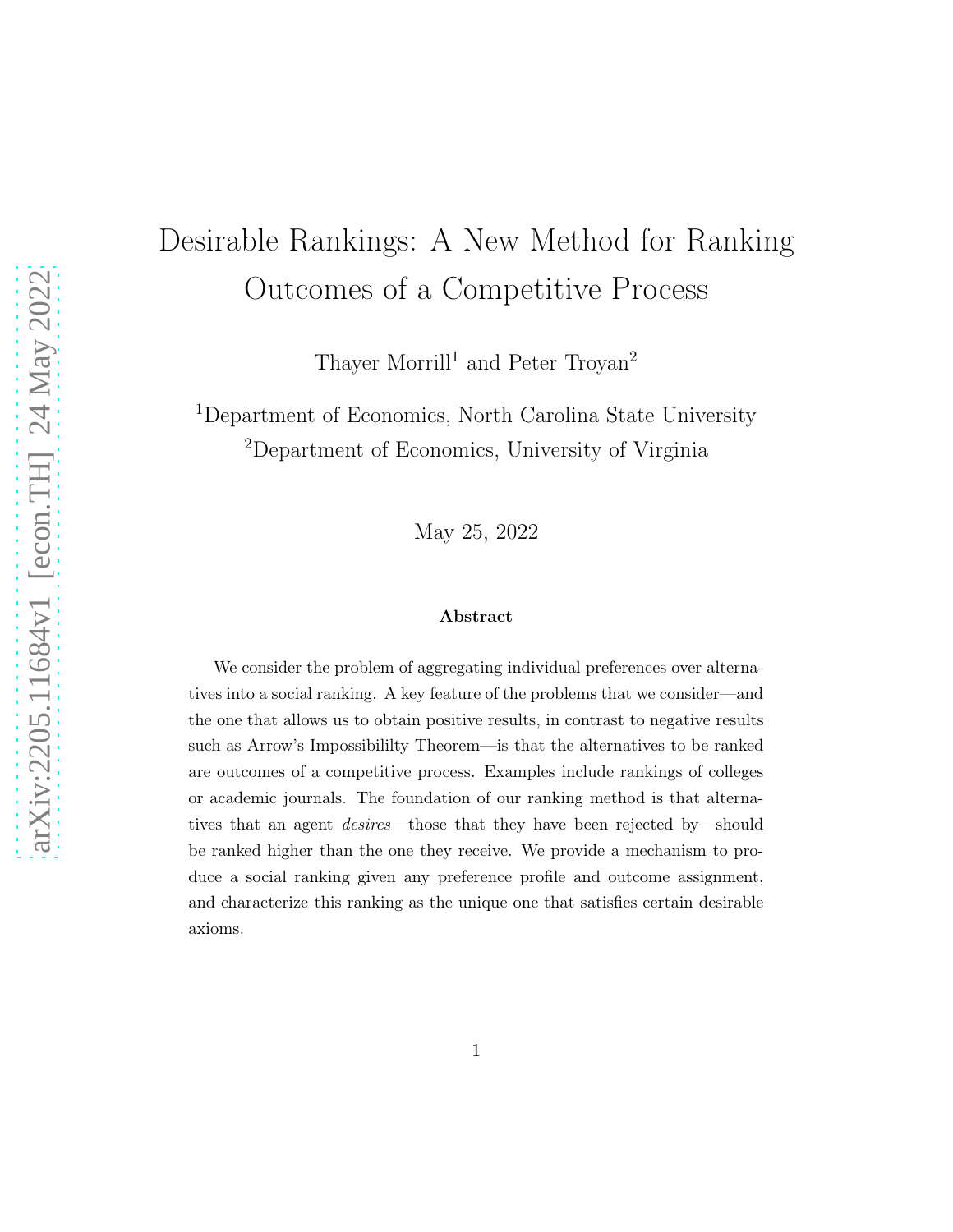### 1 Introduction

What college should a student choose? Should an assistant professor be granted tenure? For a wide range of important decisions, we rely on external rankings of quality to help us make a good decision.

One standard approach to constructing a ranking is to use a formula based on indicators of quality. An important example is the *US News and World Report* rankings of colleges, which receive a great deal of media attention and have been shown to influence the decisions of college applicants [\(Bowman and Bastedo, 2009;](#page-22-0) [Griffith and Rask](#page-23-0), [2007\)](#page-23-0). While the precise formula behind this ranking is opaque, inputs include quality indicators such as the acceptance rate (percentage of applicants who are accepted) and the yield rate (percentage of those admitted who enroll).

Similarly, deciding whether an assistant professor's body of research is sufficient to justify granting tenure or determining what share of state funding a university should receive are strongly influenced by rankings of journals.<sup>[1](#page-1-0)</sup> In turn, journal rankings are typically based on measures such as acceptance rates or citation counts.

Both of the examples above are susceptible to Goodhart's Law: when a measure becomes a target, it ceases to be a good measure. Indeed, there is evidence that universities purposefully solicit applications from students they know will be rejected in order to lower their admissions rates, as well as reject highly qualified applicants that they fear may choose another school so as not to harm their matriculation rates [\(Toor](#page-23-1), [2000](#page-23-1); [Golden, 2001;](#page-23-2) [Belkin](#page-22-1), [2019](#page-22-1)). Similarly, a journal interested in improving its journal impact factor (JIF) has a strong incentive to manipulate its acceptance rate and citation count, and there are well-known strategies for doing so.<sup>[2](#page-1-1)</sup>

<span id="page-1-0"></span><sup>1</sup>For example, research funding is allocated to British universities in part using the "Research Excellence Framework" which aims to take a metrics based approach to measuring research impact.

<span id="page-1-1"></span><sup>2</sup>See, for instance, "A user's guide to inflated an manipulated impact factors" [\(Ioannidis and Thombs](#page-23-3), [2019\)](#page-23-3); "Authorship and citation manipulation in academic research" [\(Fong and Wilhite, 2017\)](#page-23-4); "Editors? JIF-boosting stratagems–Which are appropriate and which not?" [\(Martin, 2016\)](#page-23-5); and "Games academics play and their consequences: how authorship, hindex and journal impact factors are shaping the future of academia" [\(Chapman et al.](#page-22-2), [2019\)](#page-22-2).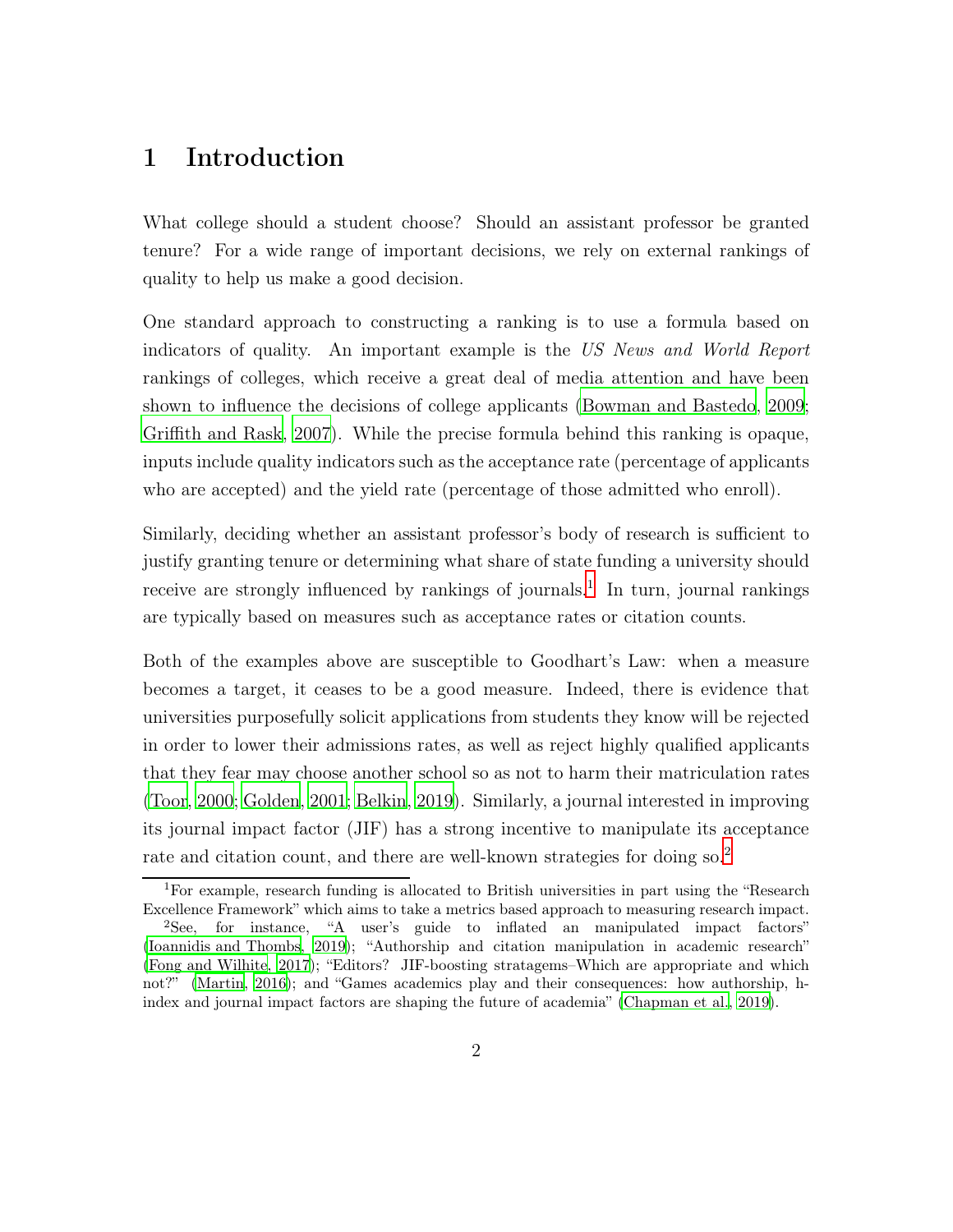Rather than relying on seemingly "objective" measures such as acceptance rates or citation counts, which can be gamed, an alternative approach is to aggregate individual rankings to produce a social ranking. For instance, which colleges students have chosen in previous years can be informative for the decisions of the current cohort. Information about the best academic journals can be obtained from the order in which researchers submit to (and are rejected from) them. Of course, not all agents will agree on the answers to these questions, and so the question remains of how to aggregate diverse individual preferences into an aggregate ranking. Many results in social choice theory (e.g., Arrow's Impossibility Theorem [\(Arrow](#page-22-3), [1950\)](#page-22-3), the Gibbard-Satterthwaite Theorem [\(Gibbard, 1973](#page-23-6); [Satterthwaite, 1975\)](#page-23-7)), speak to the difficulty of such preference aggregation.

In this paper, we propose a new method of ranking alternatives. For concreteness, and with the above application in mind, we refer throughout to the alternatives to be ranked as *colleges*. However, our method is general, and can be applied to many other settings, such as ranking public elementary schools, medical residency programs, or academic journals. The key feature that will allow us to obtain positive results in contrast with the impossibility results discussed above is that the alternatives we are ranking are outcomes of a competitive process: a student matriculates at a college after being accepted by it (and rejected by others); a research article appears in a journal after it has been rejected from other journals that the authors prefer.

Consider a student i who attends a college  $B$  but prefers and was rejected from college A (alternatively, a researcher who submits an article to journal  $B$  after having been rejected at  $A$ , or a doctor who is matched to residency program  $B$  but prefers another program A). The fact that college admissions are the outcome of a process in which students make application decisions and colleges make acceptance/rejection decisions allows us to infer two pieces of information. First, student i *desires* A (over B); but second, it also reveals that college A prefers its student, say  $j$ , to student i, because A rejected i in favor of j. In a sense, A agrees with i's assessment that it is the better college: A would not trade, even if offered. This is the basis of our aggregate rankings: an object that an agent desires should be ranked higher.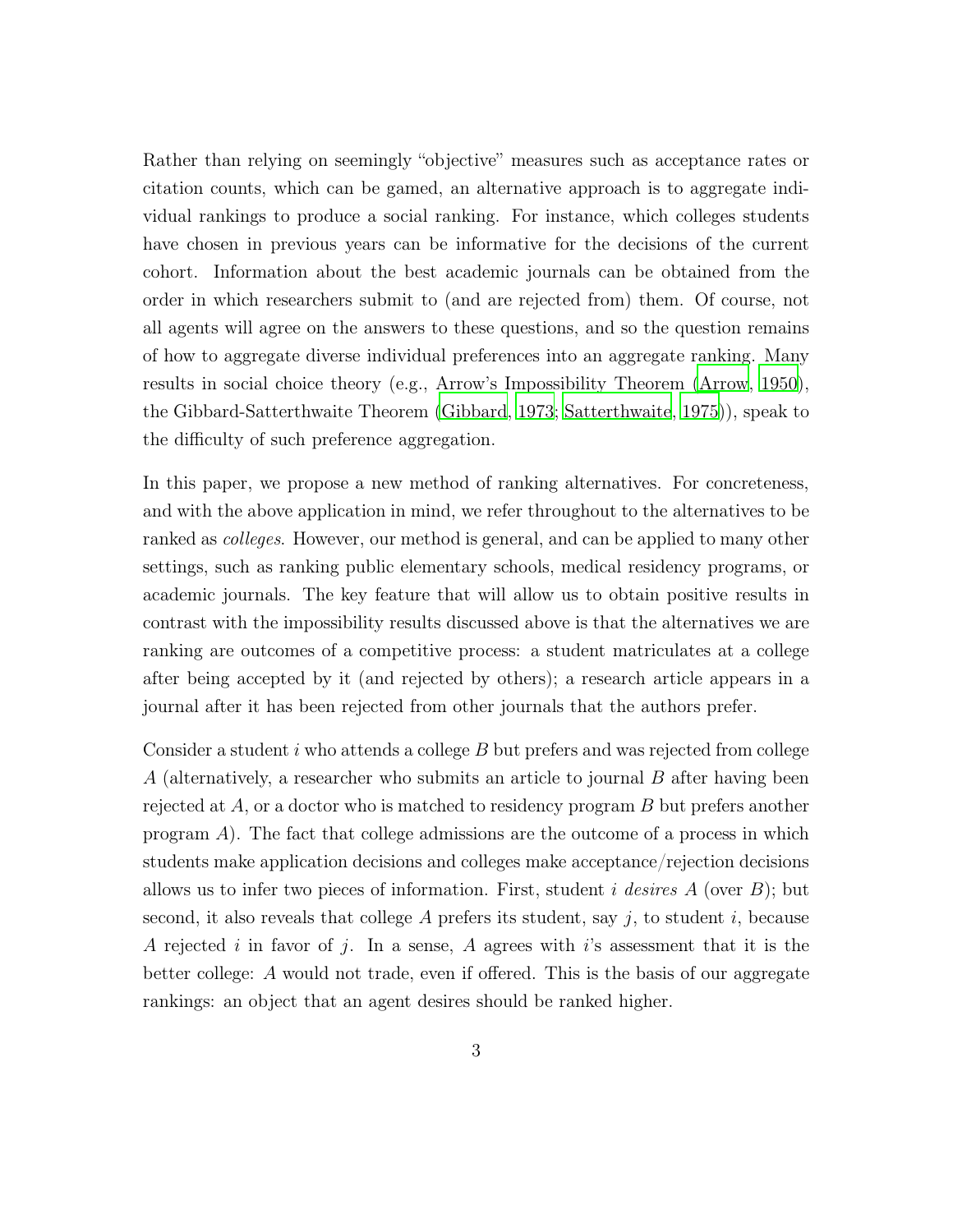We begin by introducing a series of axioms on rankings that formalize the idea that any college a student prefers should be ranked higher. We call rankings that satisfy these axioms *desirable rankings*. Our main contribution is an algorithm to produce desirable rankings. We call the algorithm the *delayed trading cycles (DTC)* algorithm, and the ranking produced the *DTC ranking* of colleges. To construct a DTC ranking, given some outcome of the college admissions market, we start by identifying the largest subset of colleges  $C'$  such that no student assigned to a school outside of  $C'$  desires any school in  $C'$ . Since no student at a college outside of  $C'$ desires any college in  $C'$ , the colleges in  $C'$  are ranked lower than any college outside of  $C^{\prime}$ <sup>[3](#page-3-0)</sup>. After removing the colleges in  $C^{\prime}$ , we then identify the largest subset of remaining colleges,  $C''$ , such that no student assigned to a college outside of  $C''$ desires any college in  $C''$ . Notice that since any  $c'' \in C''$  was not removed in the first step, there must be some student assigned to a college in  $C'$  that desires  $c''$ ; thus, we rank the colleges in  $C''$  ahead of those in  $C'$ , but below all other colleges. Continuing in this manner, we obtain a ranking of all colleges. We characterize the DTC ranking as the unique ranking that satisfies the desirability axioms.

There are other methods that can be used to produce rankings of alternatives. One typical approach used by economists is to make inferences using revealed preference: if a student is admitted to colleges  $A$  and  $B$  and chooses  $A$ , then we infer that she prefers A to B. This is the basis of the rankings introduced by [Avery et al. \(2013\)](#page-22-4). Each student  $i$  is viewed as a tournament among the colleges they were admitted to, and the college i selects among these is the "winner" of the tournament for student i. Colleges accumulate points for each student tournament that they "win", and rankings are determined in a manner analogous to how chess or tennis players are ranked based.

There is an important conceptual distinction between revealed preference rankings and desirable rankings. Revealed preference makes inferences by looking "down" an

<span id="page-3-0"></span> $3$ All of the schools in  $C'$  are ranked equally. The final output of the DTC algorithm is an ordered partition of the colleges, and we refer to any two colleges that are ranked the same as belonging to the same tier.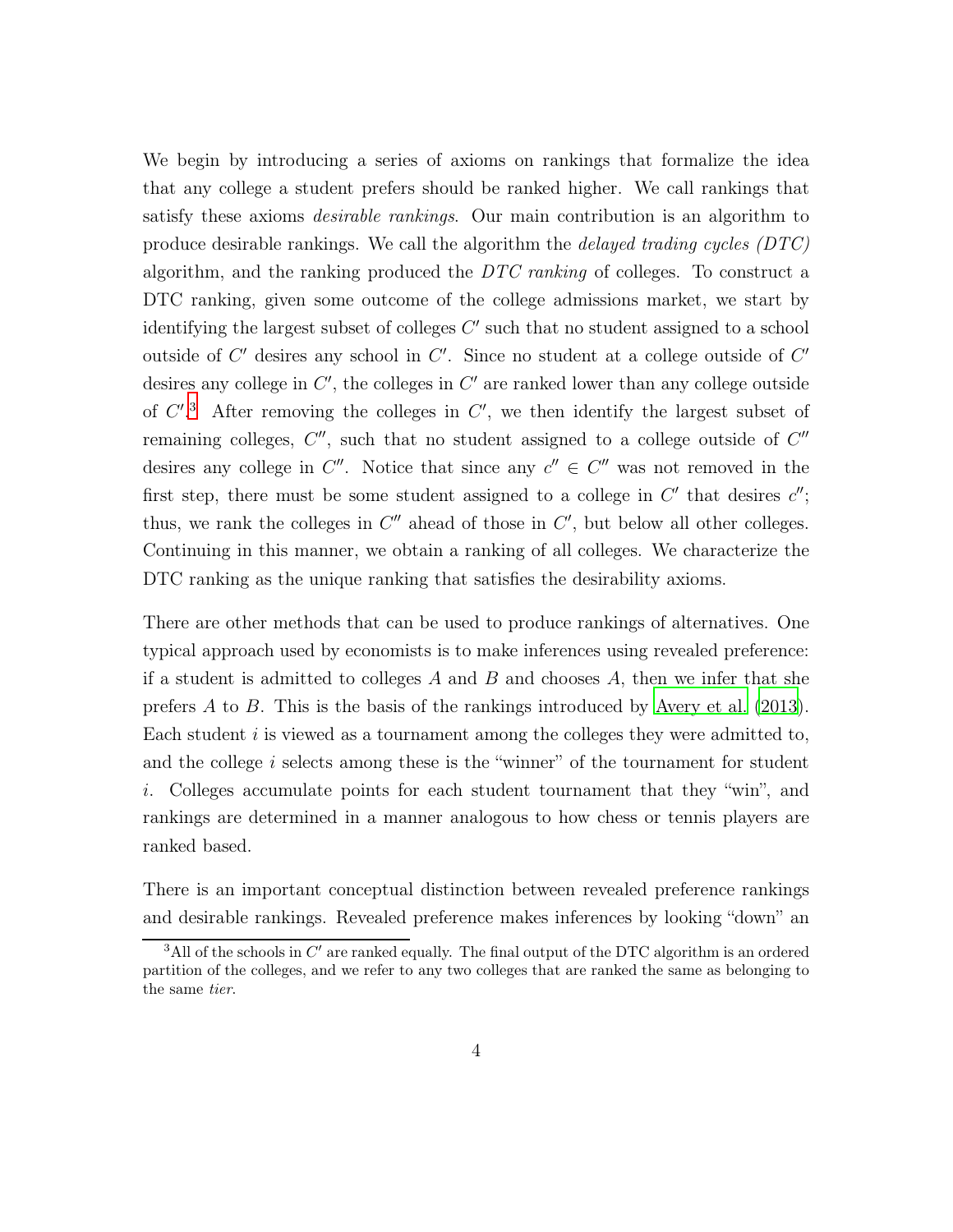agent's preference list: it uses information about colleges that are *worse* than the one an agent is assigned to form an aggregate ranking. Desirability on the other hand, looks "up" an agent's preference list: it uses information about the objects an agent *desires* to construct an aggregate ranking.

We think there are several advantages to desirability. First, desirability is less likely to make incorrect inferences in the presence of idiosyncratic individual preferences. Consider a professor who leaves university A to accept a position at university B. Revealed preference infers that  $B$  is better than  $A$ . However, it is common for a professor to leave a relatively high-ranked university for a lower-ranked one. For instance, if the professor is returning to her home country or she has a two-body problem, she might make this choice, and yet, we would not want to conclude that this choice reveals the relative quality of the institutions; rather, it is likely the result one person's idiosyncratic preferences. Desirability internalizes this; in particular, desirability only ranks college B over A when a professor at A wants a position at  $B$ , and  $B$  is unwilling to hire her.

A second advantage of desirability over revealed preference is that it is more general. For revealed preference to be applicable, (at least some) students must receive multiple offers. In settings where assignments are done through a centralized process, such as in medical residency matching, public school choice, or university admissions in many countries (e.g., China, India, Turkey), the students/doctors do not receive more than one offer. Even for some decentralized markets, revealed preference is not always applicable. For example, to use revealed preference to rank academic journals, a researcher would need to submit an article to multiple journals simul-taneously, which is considered unethical.<sup>[4](#page-4-0)</sup> On the other hand, it is easy to discern which journals an author desires: it is those that she submitted the article to (and was rejected from) prior to the one at which it was accepted. Therefore, even though the assignment of articles to journals is decentralized, it is not possible to use revealed preference to rank journals. Desirability may be used to rank journals, as well

<span id="page-4-0"></span><sup>&</sup>lt;sup>4</sup>An exception is law review journals, which often permit simultaneous submissions.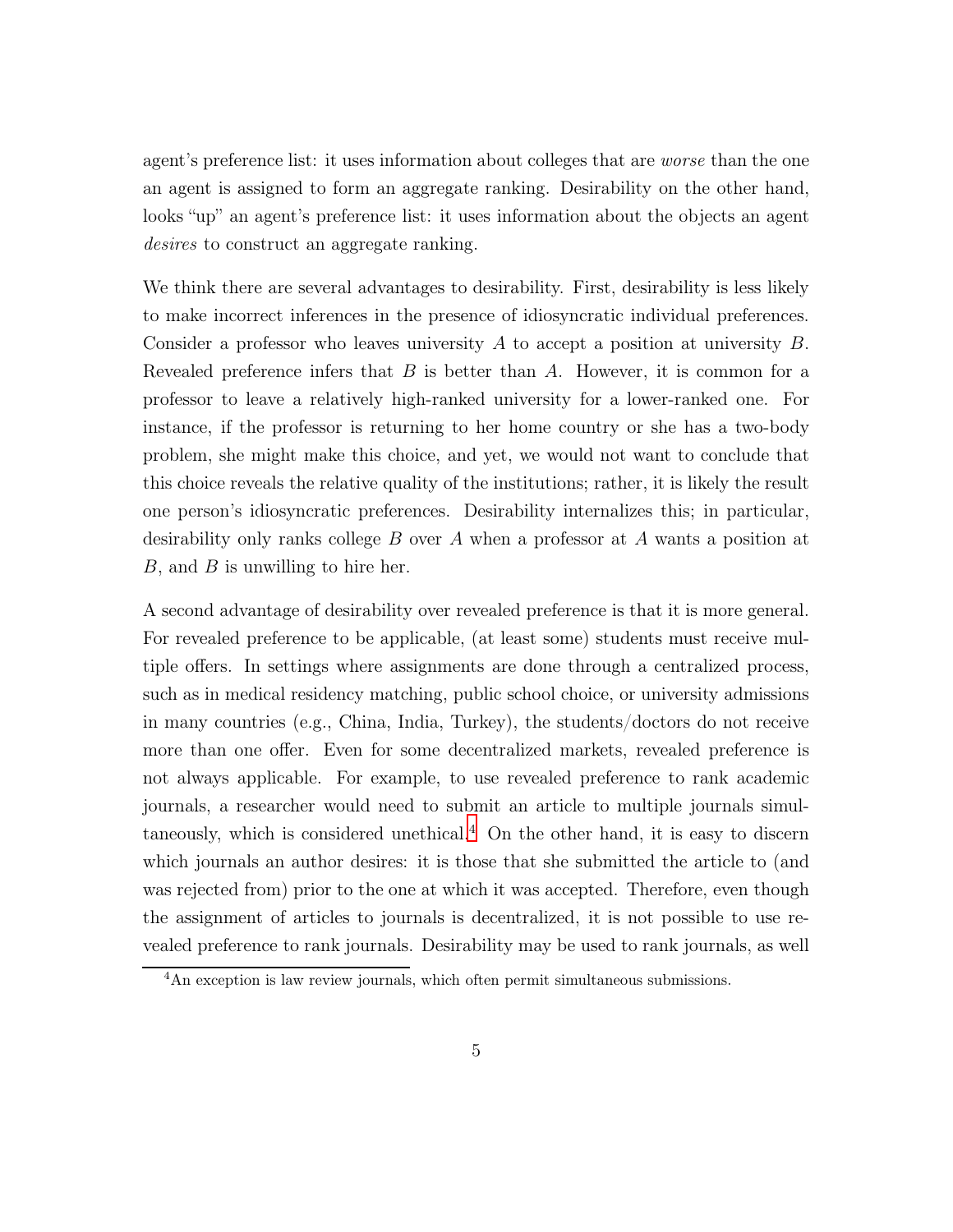as any of the other above applications.

#### 2 Model

There is a set of students  $I = \{i_1, \ldots, i_N\}$  and a set of colleges  $C = \{c_1, \ldots, c_N\}$ . Each college c has a capacity of  $q_c = 1$ , and a strict ranking of the students  $\succ_c$ . We use  $\succsim_c$  for the corresponding weak ranking, i.e.,  $i \succsim_c j$  if either  $i \succ_c j$  or  $i = j$ . Each student has a strict preference relation  $P_i$  over the colleges. We use  $R_i$  for the corresponding weak ranking, i.e., c  $R_i$  c' if either  $cP_i c'$  or  $c = c'$ . An *outcome*  $\mu$  is an assignment of students to colleges; formally,  $\mu : I \cup C \rightarrow I \cup C$  is a function such that  $\mu_i \in C$  for all  $i \in I$ ,  $\mu_c \in I$  for all  $c \in C$ , and  $\mu_i = c$  if and only if  $\mu_c = i$ .

Throughout, we fix an outcome  $\mu$ . We will provide a method to determine a ranking taking any  $\mu$  as an input, and so we do not make any assumptions on how  $\mu$ is determined. For instance,  $\mu$  may arise from a fully decentralized process as in the U.S. college admissions market, a more structured process such as in academic journal submissions, in which an article can be sent to only one journal at a time, or fully a centralized process similar to college admissions in China, National Resident Matching Program, or public school choice.

A ranking of the colleges is a weak ordering on the set C, denoted  $\geq$ . If  $a \geq b$  but  $b \not\subseteq a$ , then we write  $a \triangleright b$  and say that a is ranked **higher** than b. When  $a \triangleright b$  and  $b \ge a$ , we write  $a \simeq b$ . Any ranking  $\ge$  induces an ordered partition of the colleges  $\Pi^{\geq} = {\Pi^{\geq}_1, \Pi^{\geq}_2, \ldots, \Pi^{\geq}_K}$  that can be defined recursively as:

$$
\Pi_1^{\geq} = \{c \in C : c \geq c' \text{ for all } c' \in C\}
$$
  

$$
\Pi_k^{\geq} = \{c \in C \setminus \cup_{k'=1}^{k-1} \Pi_{k'}^{\geq} : c \geq c' \text{ for all } c' \in C \setminus \cup_{k'=1}^{k-1} \Pi_{k'}^{\geq} \}
$$

In words,  $\Pi_1^{\geq}$  is the set of colleges that are ranked the highest,  $\Pi_2^{\geq}$  is the set of colleges that are ranked higher than all others except those in  $\Pi_1^{\ge}$ , etc. We refer to the colleges in  $\Pi_{k}^{\geq}$  $\frac{\varepsilon}{k}$  as the **tier-**k **colleges**. Similarly, we refer to the students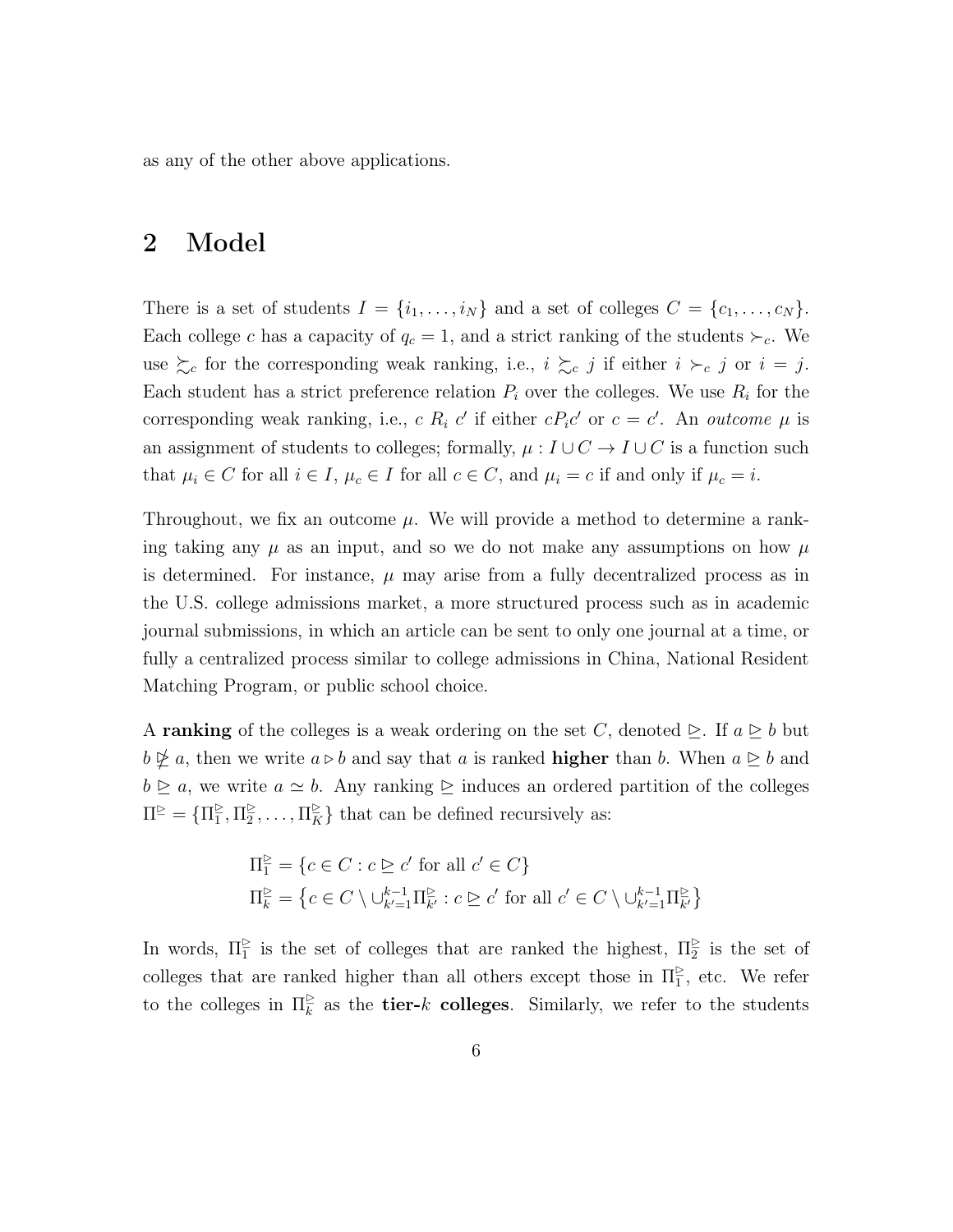assigned to these colleges,  $\mu(\Pi_k^{\triangleright}) = \{i : \mu_i \in \Pi_k^{\triangleright}$  $\frac{1}{k}$ , as the **tier-** $k$  **students**. Define the function  $\tau : I \cup C \to \mathbb{N}$  such that  $\tau(x) = k$ , where k is the tier to which agent x (which may be a student or a college) belongs. If  $k < \ell$ , then any college c such that  $\tau(c) = k$  is ranked higher than any c' such that  $\tau(c') = \ell$ ; a similar remark applies to students.

When no confusion arises, we will also use the term "ranking" to refer to the partition/tier structure  $\Pi^{\geq} = {\Pi^{\geq}_1, \Pi^{\geq}_2, \ldots, \Pi^{\geq}_K}$  induced by  $\geq$ . Phrases such as "college c is ranked  $k^{th}$ " or "c is a  $k^{th}$  ranked college" are interpreted as  $\tau(c) = k$ .

#### 3 Axioms

If a student receives her favorite school, it may be because she is a very good student attending a very good school; alternatively, it may be that she prefers a less good school simply because she has idiosyncratic preferences (e.g., the school is close to home), and no other students are interested in it. In the latter case, she is likely to be admitted to this school as her first choice, yet we would not want the aggregate ranking to rank this school highly. Therefore, instead of basing our ranking on which school a student attends, we base our ranking on which schools a student has been rejected by but prefers to her assignment, i.e., the schools that the student desires.

Definition 1. *Student i* desires college a if  $aP_i\mu_i$ .

Using this definition, we present our first axiom.

**Axiom 1** (Strong Axiom of Desire). A ranking  $\triangleright$  satisfies the strong axiom of desire (SAD) if for all students i and all colleges a that i desires, we have  $a \triangleright \mu_i$ .

In words, the strong axiom of desire says that if a student desires a school, then it must be ranked higher than her assignment. While this is a very natural (and desirable) condition, it is possible that no ranking will satisfy it. This is shown in the next example.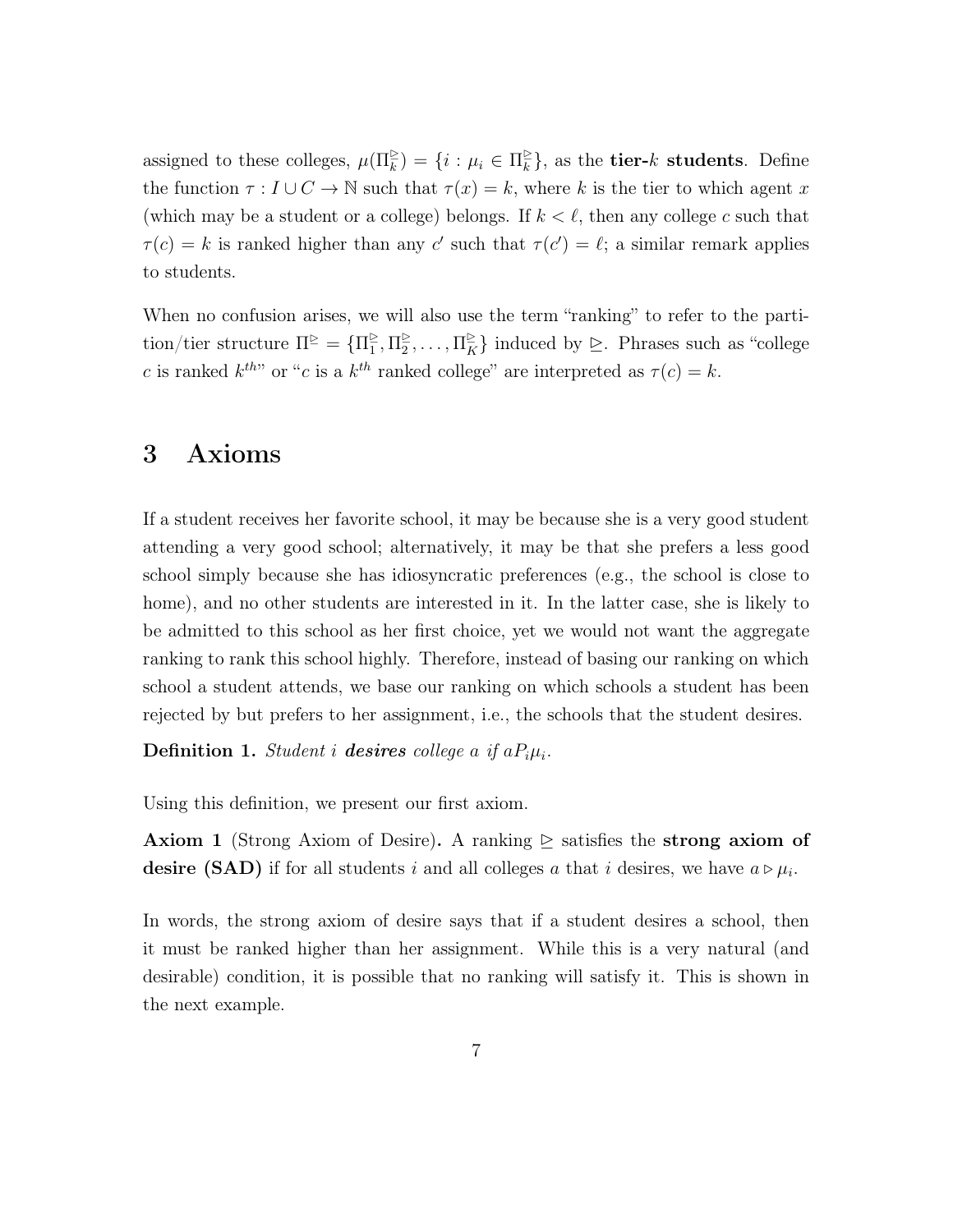<span id="page-7-1"></span>**Example 1.** Suppose there are two states,  $A$  and  $B$ , and each state has two state universities,  $\{A^{good}, A^{bad}, B^{good}, B^{bad}\}$ . There are two students, i and j. Student i lives in state  $A$ , and student  $j$  lives in state  $B$ . All students agree that within a state, the good school is preferred to the bad school. Both students wish to get away from home and prefer any college out of state to any college in state. Specifically, for student *i*,  $B^{good} P_i B^{bad} P_j A^{good} P_i A^{bad}$  while for student *j*,  $A^{good} P_j A^{bad} P_j$  $B^{good} P_i B^{bad}$ . However, it is harder to get into a college out of state than it is to get into a college in state, and both students are good enough to get into any college in state but no college out of state. Therefore, the stable assignment  $\mu$  in this instance is for i to attend  $A^{good}$  and j to attend  $B^{good}$ .<sup>[5](#page-7-0)</sup>

There is no ranking that satisfies strong axiom of desire: since  $i$  desires  $B^{good}$ , SAD requires  $B^{good} \triangleright A^{good}$ , but since j desires  $A^{good}$ , SAD also requires  $A^{good} \triangleright B^{good}$ , a contradiction.

In the example above, the outcome  $\mu$  is Pareto inefficient from the student's perspective; indeed, any Pareto inefficient assignment will not admit a ranking that satisfies SAD. Note that a Pareto inefficient assignment (from the perspective of the students) is due to the admissions criteria of the colleges.

At the same time, Example [1](#page-7-1) suggests the following intuitive ranking as the "correct" one:

$$
A^{good} \simeq B^{good} \triangleright A^{bad} \simeq B^{bad}
$$

This corresponds to the following tiers:

| School     | $\tau(c)$ |
|------------|-----------|
| $A^{good}$ | 1         |
| $B^{good}$ | 1         |
| $A^{bad}$  | 2         |
| $B^{bad}$  | 2         |

<span id="page-7-0"></span><sup>&</sup>lt;sup>5</sup>An assignment  $\mu$  is *stable* if there is no student i and college c such that c  $P_i \mu_i$  and  $i \succ_c \mu_c$ .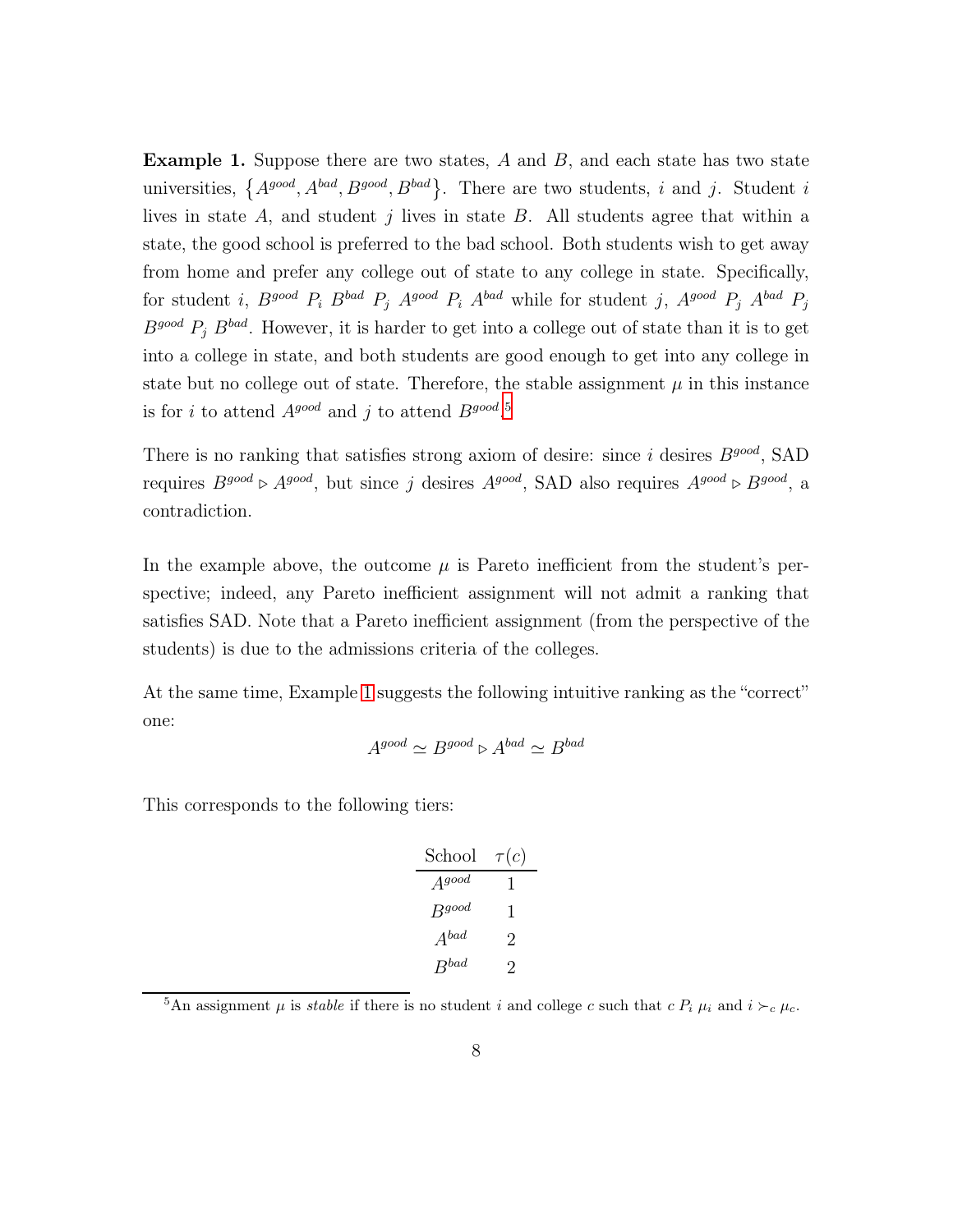Notice that student i desires  $B^{bad}$ , and  $B^{bad}$  is ranked lower than her assignment,  $A^{good}$ ; however, there is another school she desires even more,  $B^{good}$ , that is ranked the same as her assignment. This motivates our next axiom, which is a weakening of SAD. To state it, we first need the following definition.

**Definition 2.** *Student i strongly desires college* a *if*  $aP_i$  *b for all*  $b \in C$  *such that*  $\tau(b) = \tau(\mu_i).$ 

In words, a tier-k student strongly desires a college c if she prefers c to any of the tier- $k$  colleges.

**Axiom 2** (Weak Axiom of Desire). Ranking  $\triangleright$  satisfies the weak axiom of desire (WAD) if for every student i and every college a that i strongly desires, we have  $a \triangleright \mu_i$ .

Strong desire is clearly a strengthening of desire: if i strongly desires  $a$ , then she prefers a not only to her assignment (i.e., i desires a), but she also prefers a to any college that is ranked the same as her assignment. Correspondingly, the strong axiom of desire implies the weak axiom of desire, but the converse does not hold. The reason we focus on WAD is two-fold. First, as shown above, a ranking satisfying SAD may not exist. Second, in the next section, we will present an algorithm to calculate a ranking and characterize it, and from the perspective of characterization, using a weaker axiom is preferable.

In our analysis, it will be convenient to use alternative formulations of WAD. While trivial to prove, we state them as a lemma, for ease of reference.

**Definition 3.** Given a student i and a subset of colleges  $C' \subseteq C$ , we define

$$
fav_i(C') = \{c \in C' : cP_i c' \text{ for all } c' \in C'\}
$$

*to be* i*'s* favorite *school in* C ′ *.*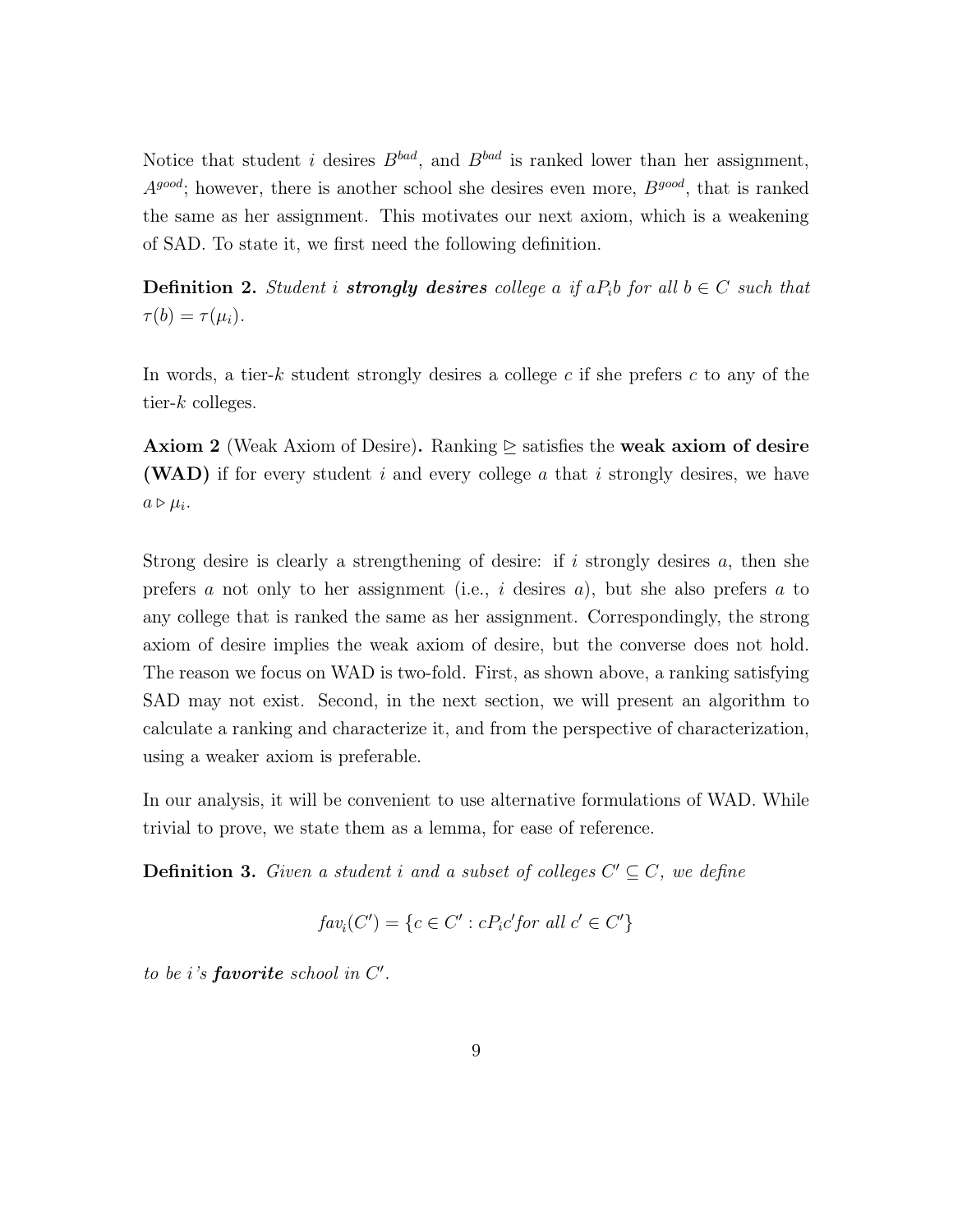Note that since we are assuming students have strict preferences, for any set  $C'$ ,  $fav_i(C')$  is a unique element.

Lemma 1. *The following are equivalent to the Weak Axiom of Desire:*

*1. For all k, all tier-k students i, and all colleges c in tiers lower than k*  $(\tau(c) > k)$ *:* 

$$
fav_i(\Pi_k^{\triangleright}) P_i c.
$$

2. For all k and all colleges  $c \in \Pi_k^{\triangleright}$ k *:*

$$
\mathrm{far}_{\mu_c}(\Pi_k^{\triangleright}) = \mathrm{far}_{\mu_c}(\cup_{\ell \geq k} \Pi_{\ell}^{\triangleright}).
$$

In words, this says that any tier- $k$  student must prefer at least one of the tier- $k$ schools to any of the lower tier schools. We provide some examples to illustrate WAD.

**Example 2.** Let i be a student, and suppose there are three schools:  $a, b, c$ . In the tables below, the left column is i's preferences, while the right gives the tier of the corresponding school. We use a box to indicate  $i$ 's assigned school. For example, in the first scenario below,  $a P_i b P_i c; i$  is assigned to b; and the ranking we are considering,  $\Pi^1$ , ranks a, b, and c first, second, and third, respectively.

$$
\begin{array}{ccc}\nP_i & \tau^1 \\
\hline\na & 1 \\
b & 2 \\
c & 3\n\end{array}
$$

Not surprisingly,  $\tau^1$  satisfies WAD as it "agrees" with *i*'s own preferences. Next consider: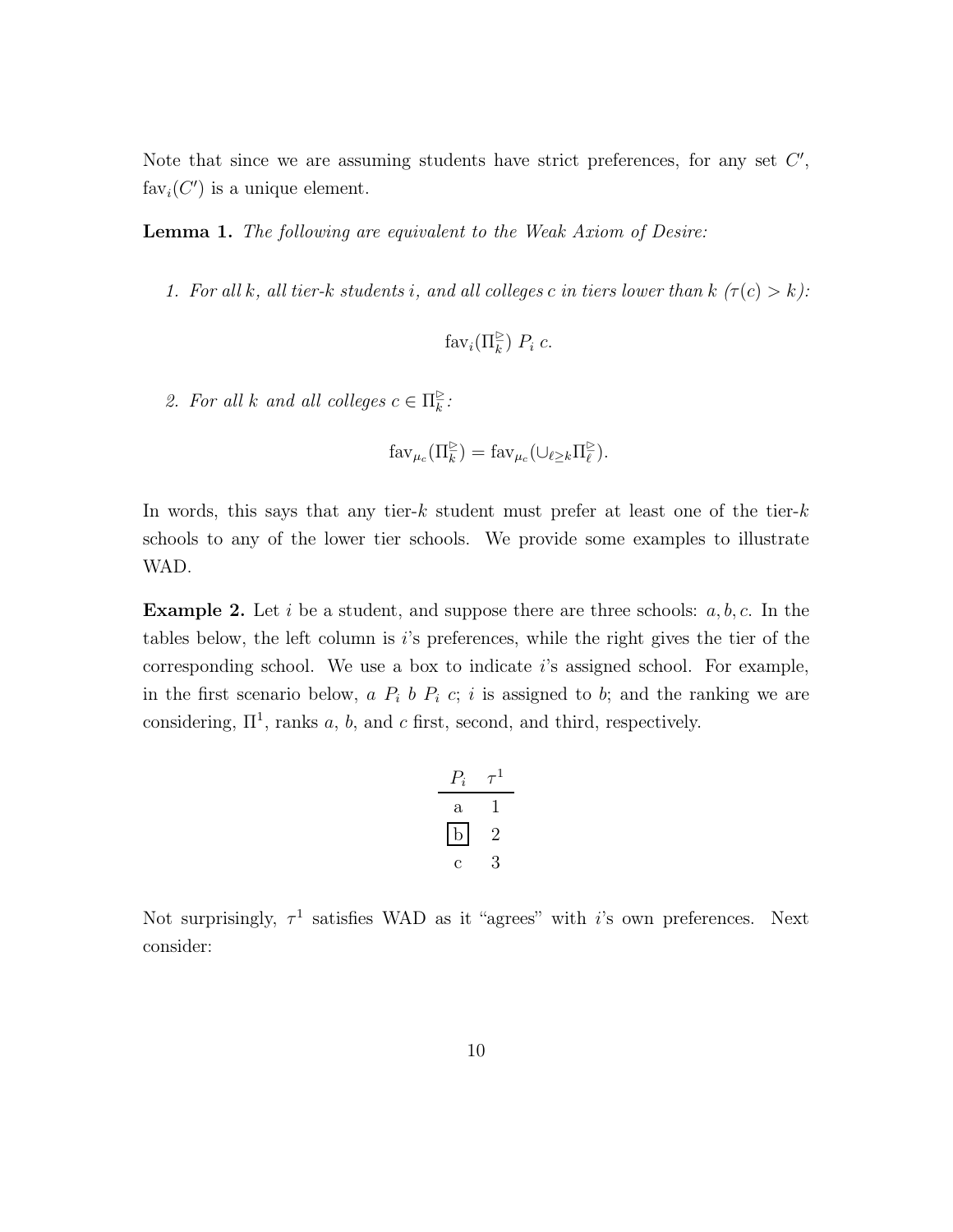| i.           | $\tau^2$ |
|--------------|----------|
| $\mathbf{a}$ | З        |
| b            | 1        |
| С            | '2       |

Ranking  $\tau^2$  satisfies WAD vacuously: student *i* ranks *a* first and  $\tau^2$  ranks *a* last, but i does not desire (or strongly desire) any college. Next consider  $\tau^3$ :

| i            | $\tau^3$ |
|--------------|----------|
| $\mathbf{a}$ | T        |
| b            | $\cdot$  |
| $\mathbf{c}$ | 1        |

Ranking  $\tau^3$  also satisfies WAD. Student *i* desires *b* and yet *b* is ranked lower than her assignment,  $c$ . Yet there is an object she desires even more than  $b$ ,  $a$ , that is ranked the same as her assignment.

$$
\begin{array}{ccc}\ni&\tau^4\\\hline\na&1\\b&3\\c&2\n\end{array}
$$

Ranking  $\tau^4$  violates WAD. Student *i* desires *b*, yet *b* is ranked lower than her assignment or any college ranked the same as her assignment (in this case there are no other such colleges).

Many rankings satisfy WAD. For instance, the trivial ranking in which all colleges are ranked the same always satisfies WAD. However, this is not a useful ranking in general, and intuitively is "correct" only if each student is getting their first-choice, or to put in another way, no college is the favorite of more than one student. In a typical scenario, we expect there to be a college A that is the favorite of more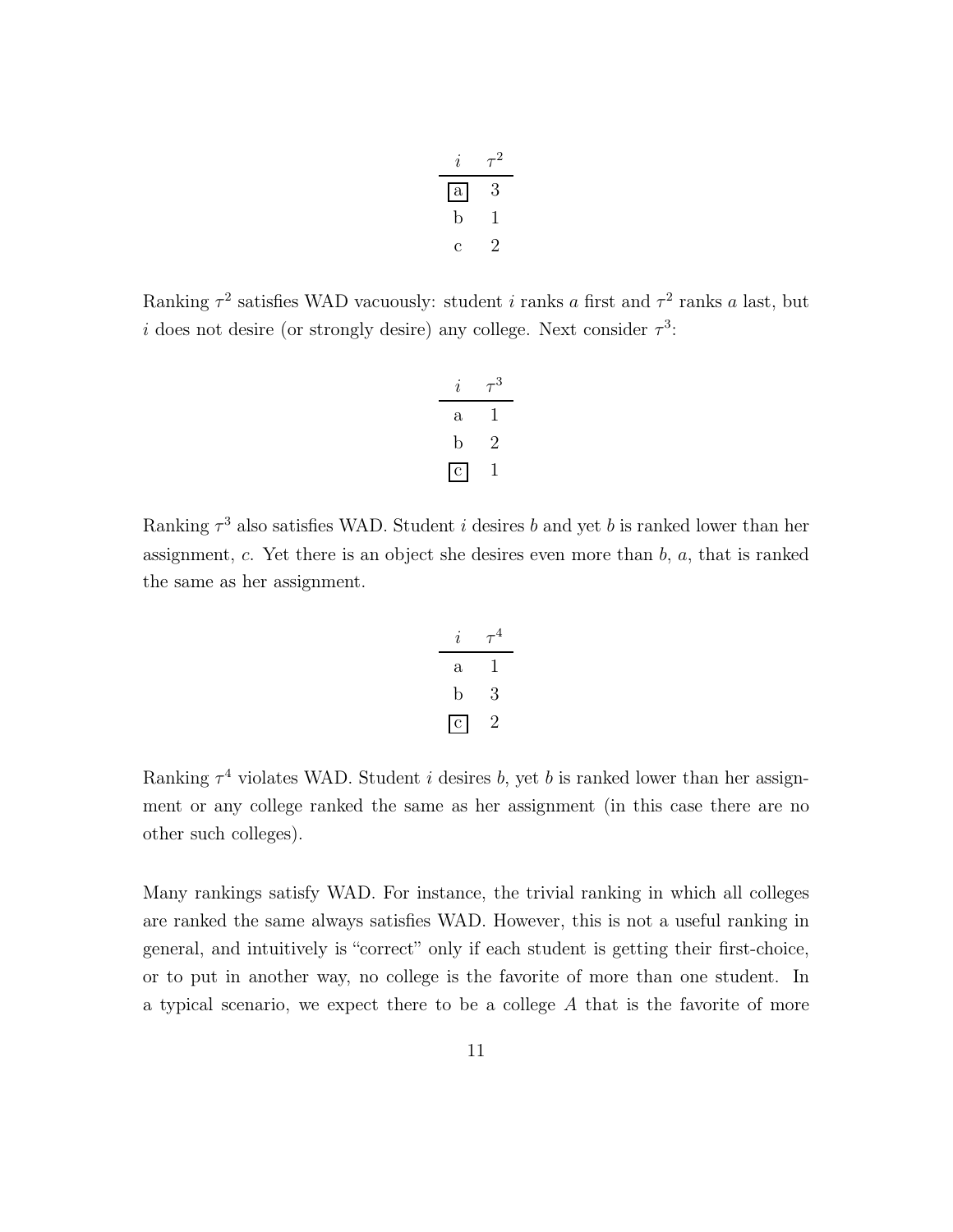than one student. This implies that another college  $B$  that is not the favorite of any student. Thus, we posit that in this case, college  $A$  should not be ranked equivalent to B. Our next axiom generalizes this idea to any tier.

**Definition 4.** *Given a ranking*  $\geq$ , *consider the tier-k colleges*  $\Pi_k^{\geq}$ k *and tier-*k *students*  $\mu(\Pi_{k}^{\geq})$ *. For any*  $a \in \Pi_{k}^{\geq}$  $\sum_{k}^{\infty}$ , let  $D_k(a) = |\{i \in \mu(\Pi_k^{\ge}) : \text{fav}_i(\Pi_k^{\ge}) = a\}|$ . If  $D_k(a) > q_a$ , *then we say college a is overdemanded, and if*  $D_k(a) < q_a$ *, we say say that college a is* **underdemanded**.<sup>[6](#page-11-0)</sup> If no college  $a \in \Pi_k^{\triangleright}$  $\frac{\varepsilon}{k}$  is overdemanded or underdemanded, *then we say that tier* k *is* balanced*.*

**Axiom 3** (Balancedness). Ranking  $\geq$  is **balanced** if every tier  $\Pi_{\vec{k}}^{\geq}$  $\frac{\varepsilon}{k}$  is balanced.

Note that if no two schools are ranked the same (each tier is a singleton), then balancedness holds trivially.

Our final axiom is based on the following observation. Consider a large market and a student i who is unusual in the following sense. Every other student considers  $i$ 's college c to be the worst college, but i thinks that c is the best college. Since i does not desire any college, WAD does not require that  $c$  be ranked below any college. Moreover, as no other student desires  $c$ , WAD does not require us to rank c above any college. In particular, it is consistent with WAD to have c ranked first, last, or anywhere in between. Yet, it seems intuitively clear that i's preferences are idiosyncratic, and the "right" ranking is to have c be ranked last. This would be the converse of WAD: to be ranked higher, an object should be desired. Our final axiom is a weaker version of this condition that requires justification for a college to be in tier k rather than a lower tier  $k + 1$ . Justification is trivial for all any college in the lowest tier. Beyond this, justification should be transitive in the following sense. Suppose we have justified college  $c$ 's tier-k ranking, and let i be the student attending c. Consider another college  $\tilde{c}$ . If i weakly prefers  $\tilde{c}$  to any of the tier-k colleges, then it is justified to rank  $\tilde{c} k^{th}$  or higher. If i strictly prefers  $\tilde{c}$  to any of

<span id="page-11-0"></span> $6$ Note that in our setting, if there exists an overdemanded college, then by the pigeonhole principle, there must also exist an underdemanded college.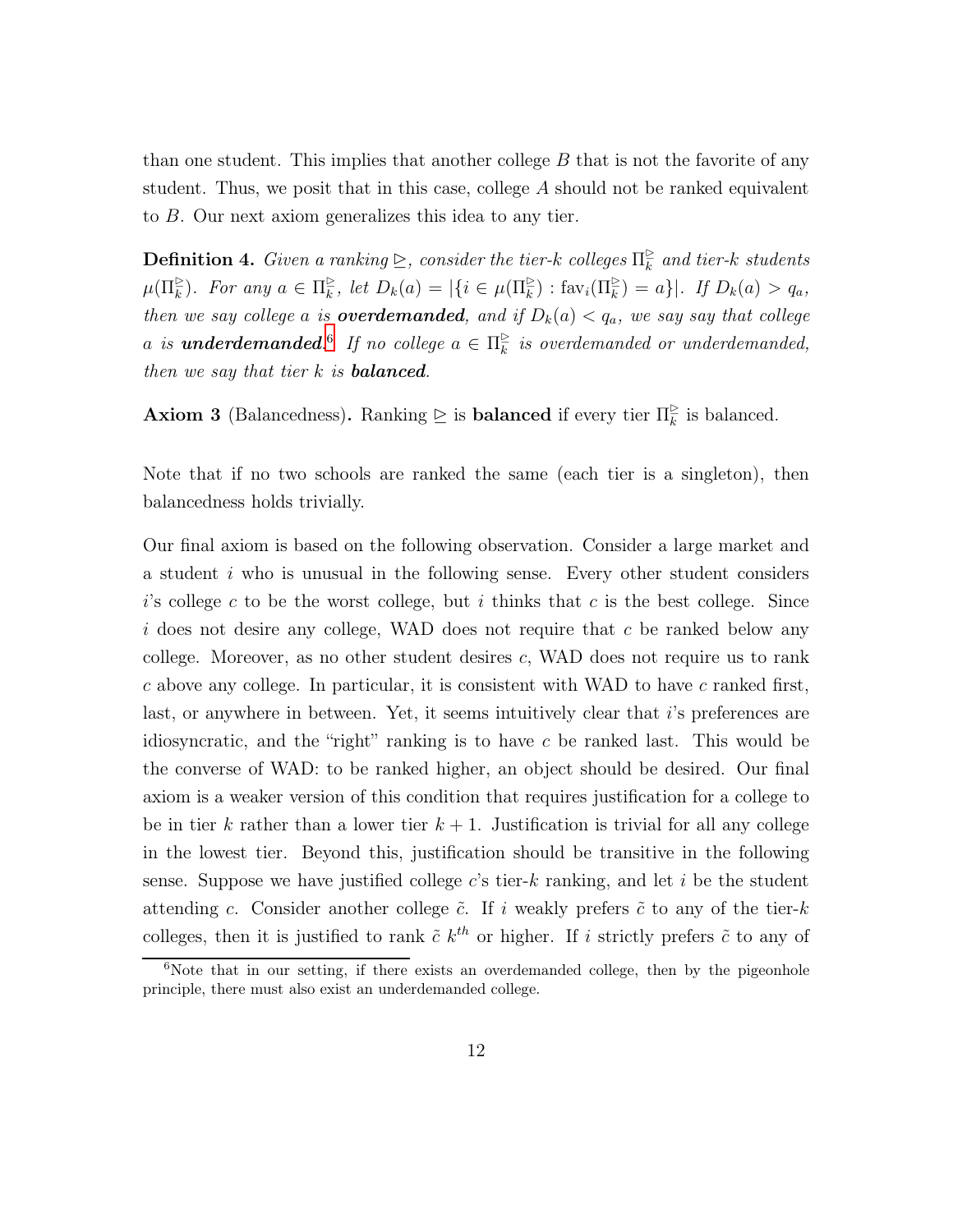the tier-k colleges, then it is justified to rank  $\tilde{c}$  at least  $(k-1)^{th}$ . This suggests an inductive definition of which rankings have been justified.

**Definition 5.** *Consider a ranking*  $\geq$  *with* K *tiers*,  $\Pi^{\geq} = {\Pi^{\geq}_1, \dots, \Pi^{\geq}_K}$  *and a tier-k college*  $c \in \Pi_k^{\geq}$  $\frac{1}{k}$ <sup>[7](#page-12-0)</sup> *College c's ranking is justified if any of the following conditions are satisfied:*

- *1. k is the lowest ranking:*  $k = K$ ;
- 2. a tier- $(k + 1)$  college  $\tilde{c}'s$  ranking has been justified, and c  $P_{\mu\tilde{c}}$  c' for every tier- $(k+1)$  *college*  $c'$ ;
- 3. a tier-k college  $\tilde{c}'s$  ranking has been justified, and c  $R_{\mu_{\tilde{c}}}$  c' for every tier-k *college* c ′ *.–*

**Axiom 4** (Justified). Ranking  $\triangleright$  is justified if every college's ranking is justified.

We will refer to any ranking  $\geq$  that is Balanced, Justified, and satisfies the Weak Axiom of Desire as a desirable ranking. Our main result is to show that there is a unique desirable ranking of colleges.

<span id="page-12-1"></span>Theorem 1. *There is a unique desirable ranking of colleges.*

We prove Theorem [1](#page-12-1) in the next section.

## 4 Characterizations of Ranking Algorithms

#### 4.1 Top Trading Cycles Rankings

In this section, we introduce a class of algorithms to determine a ranking  $\geq$  for any outcome  $\mu$  and preference profile P. We then provide a characterization result of

<span id="page-12-0"></span><sup>7</sup>The notation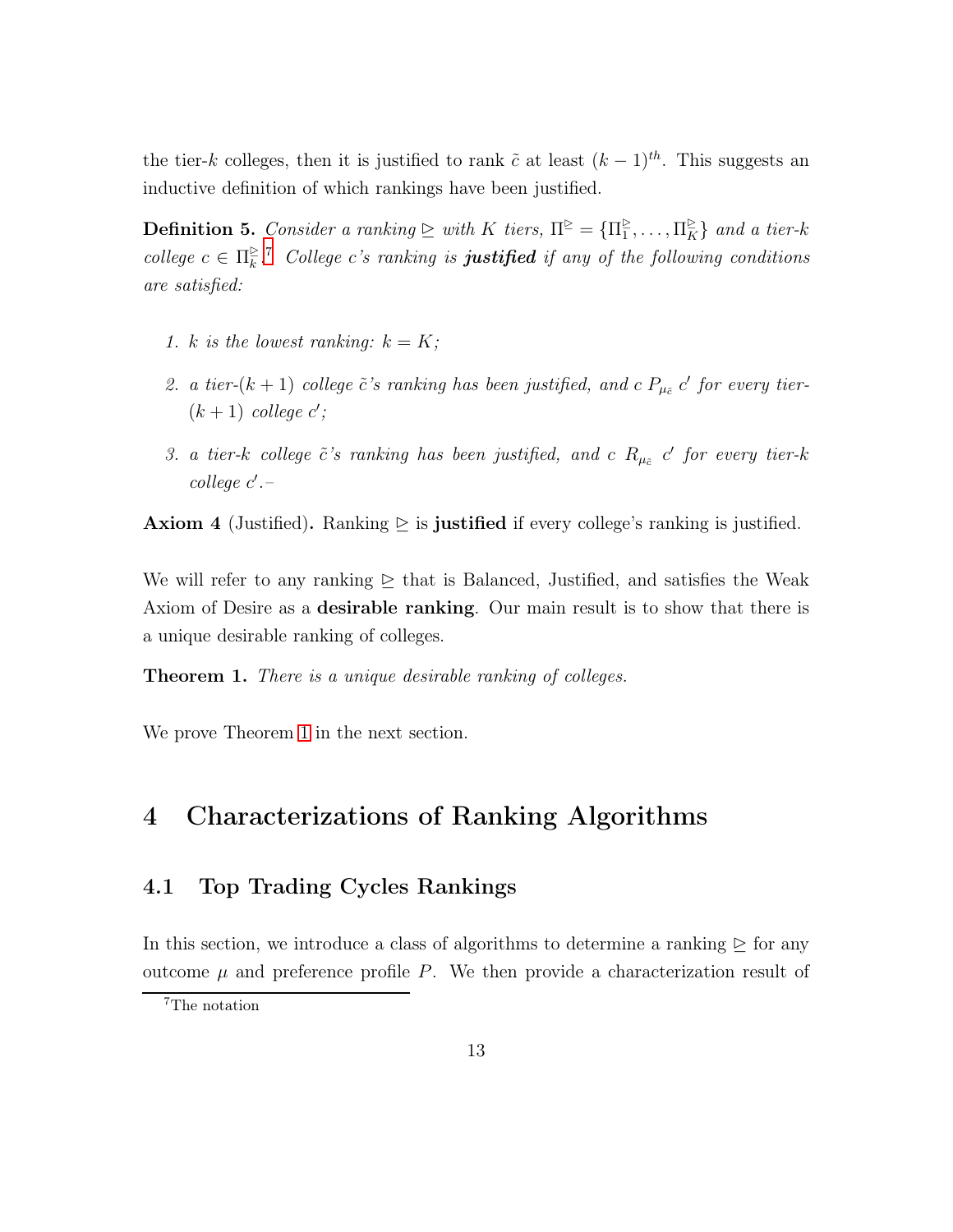this class using the weak axiom of desire and balancedness. Our ranking algorithm is based on the top trading cycles (TTC) algorithm of Shapley and Scarf (1974).

Definition 6. Consider an outcome  $\mu$  and a set of colleges  $C'$ . A top trading cycle of C' is a list of distinct colleges  $\chi = (c_1, c_2, \ldots, c_n)$  such that for all k,  $c_k \in C'$  and

$$
c_{k+1} = \text{far}_{\mu_{c_k}}(C'),
$$

where the subscripts k are taken modulo n, i.e.,  $c_{n+1} = c_1$ . Given a set of colleges C' and a subset  $C'' \subseteq C'$ , we call  $C''$  a set of top trading cycles of  $C'$  if  $C''$  can be decomposed into top trading cycles of  $C'.$ <sup>[8](#page-13-0)</sup>

Decomposing colleges into top trading cycles is a way of ranking the colleges.

**Definition 7.** A ranking  $\geq$  is a **TTC-ranking** if every tier  $\Pi_{\overline{k}}^{\geq}$  $\frac{\varepsilon}{k}$  *is a set of top trading cycles of*  $C \setminus \bigcup_{j < k} \prod_{j}^{\geq}$ j *.*

We emphasize that a tier  $\Pi_{\bar{k}}^{\geq}$  $\frac{\epsilon}{k}$  is not required to contain all of the top trading cycles. Rather, the definition imposes two things on a tier-k school. That school must be part of a top trading cycle (when the higher tier schools are removed), and all of the other schools contained in that top trading cycle are also tier-k schools. A TTCranking corresponds to a sequence of selecting cycles when implementing TTC. As there is not a unique cycle selection rule for TTC, there is not a unique TTC-ranking. Rather, TTC-rankings are a class of rankings.

<span id="page-13-1"></span>Theorem 2 (Broad Characterization). *A ranking of colleges satisfies WAD and balancedness if and only if it is a TTC-ranking.*

*Proof.* First we prove that a TTC ranking satisfies the the weak axiom of desire and balancedness. Suppose  $\Pi = {\Pi_1, ..., \Pi_k}$  is a TTC ranking. Then, each  $\Pi_k$ is the union of top trading cycles of  $C \setminus \cup_{j < k} \Pi_j$ . Consider any tier  $\Pi_k$  and any

<span id="page-13-0"></span><sup>8</sup>Note that these cycles would necessarily be distinct.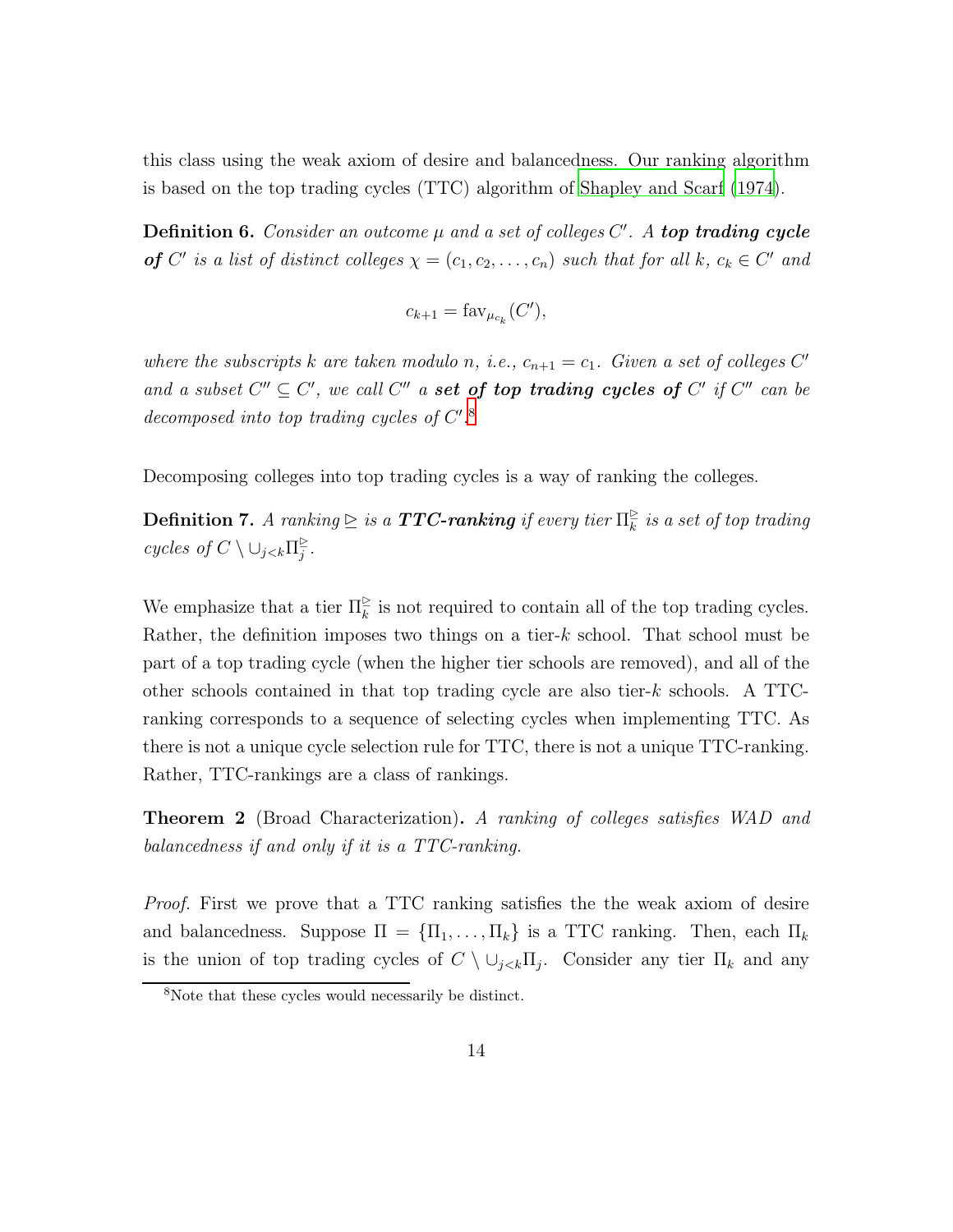$c \in \Pi_k$ . College c is part of a top trading cycle; let c' denote the college student  $\mu_c$  is pointing to in this cycle. By definition, c' is  $\mu_c$ 's favorite remaining college. Specifically,  $\text{far}_{\mu_c}(C \setminus \cup_{j < k} \Pi_j) = c'$ . In particular, for any  $c'' \in \cup_{j \geq k} \Pi_k = C \setminus \cup_{j < k} \Pi_j$ , c'  $R_{\mu_c}$  c''. Indeed, if  $c'' \neq c'$ , then c'  $P_{\mu_c}$  c''. Therefore, the weak axiom of desire is satisfied. There are no two colleges  $c, c' \in \Pi_k$  where both  $\mu_c$  and  $\mu_{c'}$  have the same favorite college as  $\Pi_k$  consists of distinct top trading cycles. Therefore, assigning each student i such that  $\mu_i \in \Pi_k$  to i's favorite school in  $\Pi_k$  is a perfect assignment. Therefore, balancedness is satisfied as well.

We prove the other direction by induction. Suppose  $\Pi = {\Pi_1, \ldots, \Pi_k}$  is a ranking that satisfies the weak axiom of desire and balancedness. For the base step, we consider  $\Pi_1$ . Consider college  $c \in \Pi_1$  and let  $i = \mu_c$ . By the weak axiom of desire,  $fav_i(\Pi_1) = fav_i(C)$ . In words, if we ask i to point to her favorite college, she points to a college in  $\Pi_1$ . However, if we ask each student assigned to a college in  $\Pi_1$  to point to her favorite college in  $\Pi_1$ , no two students point to the same college, by balancedness. Therefore, we are able to decompose  $\Pi_1$  into top trading cycles. For the inductive step, suppose each  $\Pi_1, \ldots, \Pi_{k-1}$  is a sequence of top trading cycles, and consider  $\Pi_k$ and let C' denote  $C \setminus \cup_{j \leq k} \Pi_j$ . Suppose i is a student where  $\mu_i \in \Pi_k$ . Similar to the base step, by the weak axiom of desire,  $\text{fav}_i(\Pi_k) = \text{fav}_i(C')$ . Therefore, when we ask each remaining student to point to her favorite remaining school, each student i where  $\mu_i \in \Pi_k$  points to a college in  $\Pi_k$ . Indeed, if we ask this same student to point to her favorite school in  $\Pi_k$ , she must point to the same school. By balacedness, no two students whose assignments are in  $\Pi_k$  point to the same college, or else there would not exist a perfect assignment. Therefore,  $\Pi_k$  must be the disjoint union of top trading cycles.  $\Box$ 

#### 4.2 Delayed Trading Cycles

TTC rankings are an entire class of rankings that depend on the cycle selection rule. As shown in the previous section, the class of TTC rankings are characterized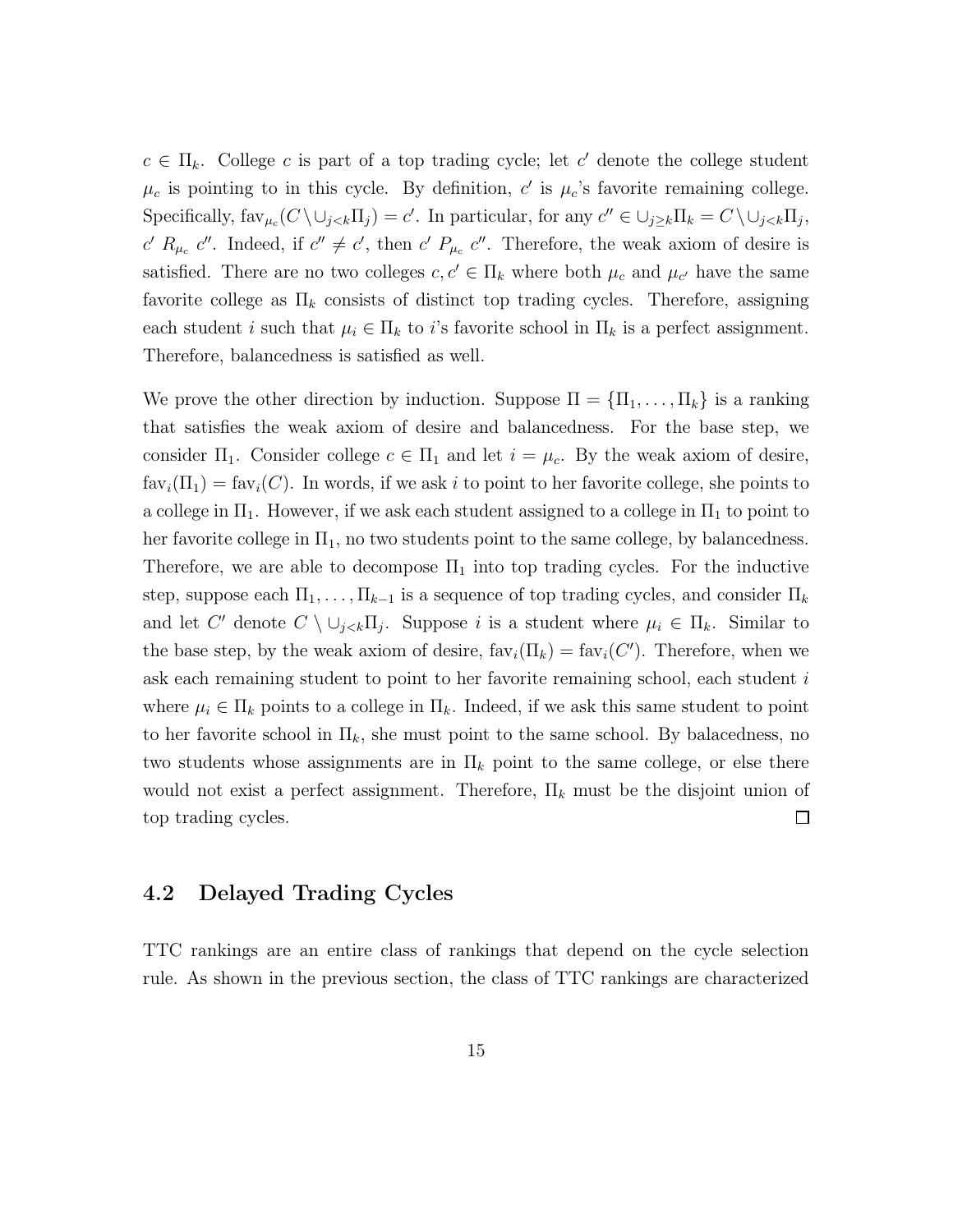by WAD and balancedness. This still leaves many possible TTC rankings. Adding our third axiom that, in addition to WAD and balancedness, requires each college's ranking to be justified will pin down the cycle selection rule and give a unique desirable ranking.

To construct the cycle selection rule that will give a justified ranking, we work from the bottom up, by first identyfing the colleges that should be ranked last. A college should be ranked last if no student strongly desires it. This motivates the following definition. We say a matching is perfect if every student receives her favorite school.

**Definition 8.** *Given an outcome*  $\mu$ , a set of colleges  $C' \subseteq C$  is **isolated perfectly** *if*

- *1.* (isolated) for every student i such that  $\mu_i \notin C'$  and every college  $c \in C'$ ,  $\mu_i P_i c$ .
- 2. (perfectly) there exists a perfect matching  $\nu : \mu(C') \to C'.^9$  $\nu : \mu(C') \to C'.^9$

When convenient, we will refer to an isolated-perfectly set of colleges as an I.P. set. I.P. sets are a generalization of a related concept of [\(Kesten and Kurino](#page-23-8), [2016\)](#page-23-8), who call a college underdemanded if  $\mu_i R_i c$  for all students  $i^{10}$  $i^{10}$  $i^{10}$  If a college c is underdemanded in the sense of [\(Kesten and Kurino](#page-23-8), [2016](#page-23-8)), then  $\{c\}$  is an I.P. set. In general, an underdemanded college may not exist (even for a stable assignment). However, the next example shows that an I.P. set may exist even if there are no underdemanded schools.

**Example 3.** Suppose there are two students, i and j, and two colleges, c and  $c'$ , each with unit capacity. The student preferences and the schools ranking of students are below.

<span id="page-15-0"></span><sup>&</sup>lt;sup>9</sup>Specifically, for each  $i \in C'$ , assigning i to fav<sub>i</sub> $(C')$  induces a proper match.

<span id="page-15-1"></span> $10$ Note that this is a different usage of the term underdemanded than we use in the balancedness axiom.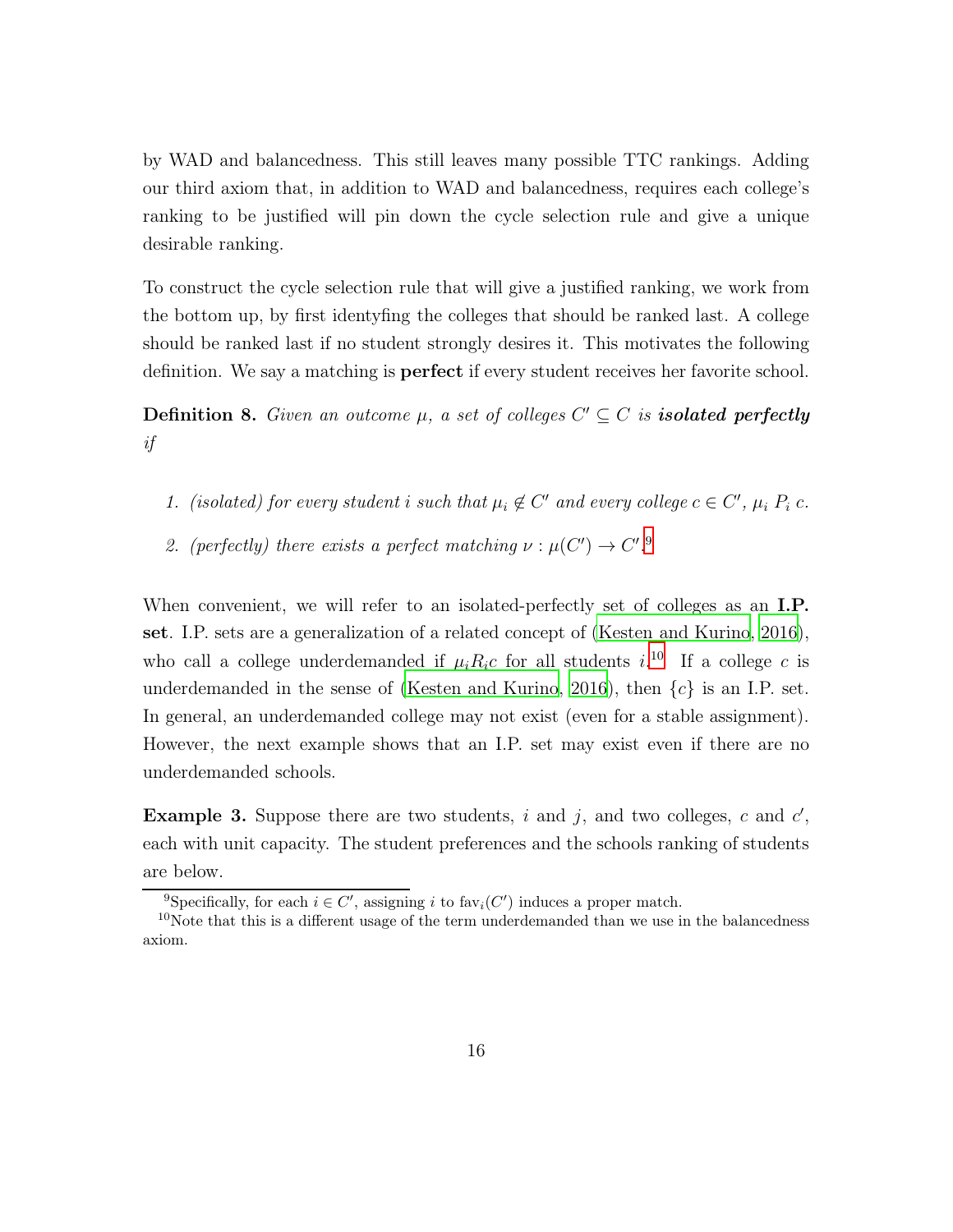$$
\begin{array}{c|cc}\ni & j & c & c' \\
\hline c & c' & j & i \\
c' & c & i & j\n\end{array}
$$

The assignment

$$
\mu = \begin{pmatrix} i & j \\ c' & c \end{pmatrix}
$$

has no underdemanded school, yet the set  $\{c, c'\}$  is I.P. Condition (1) is satisfied trivially, and assigning  $i$  and  $j$  to  $c$  and  $c'$ , respectively, is a perfect assignment.

We will show that there is a unique maximum I.P. set.

**Definition 9.** Given an outcome  $\mu$ , a set of colleges  $C' \subseteq C$  is the **maximum**, isolated-perfectly set of schools if  $C'$  is I.P. and for any set of colleges  $C''$  that is *I.P.* under  $\mu$ ,  $C'' \subseteq C'$ .

The next lemma shows that the union of two I.P. sets is also I.P.. This immediately implies that there is a well-defined maximum I.P. set, as the union of all I.P. sets is an I.P. set.

**Lemma 2.** Consider an outcome  $\mu$ , and suppose  $A, B \subseteq C$  are two I.P. sets of *colleges.* Then  $A \cup B$  *is also I.P.* 

*Proof.* Suppose A and B are I.P.. Condition (1) is straightforward. Consider any i such that  $\mu_i \notin A \cup B$ . Since  $\mu_i \notin A$  and since A is I.P.,  $\mu_i P_i$  c' for any  $c' \in A$ . Symmetrically,  $\mu_i P_i c'$  for any  $c' \in B$ . Therefore,  $\mu_i P_i c'$  for any  $c' \in A \cup B$ .

We now show condition (2): there exists a perfect assignment on  $A \cup B$ . Define  $\nu : \mu(A\cup B) \to A\cup B$  as follows: for each i such that  $\mu_i \in A\cup B$ , set  $\nu_i = \text{fav}_i(A\cup B)$ . We need to show that  $\nu$  is a proper assignment. Suppose for contradiction there are two students i and j such that  $\nu_i = \nu_j = c$ . Without loss of generality,  $c \in A$ . Note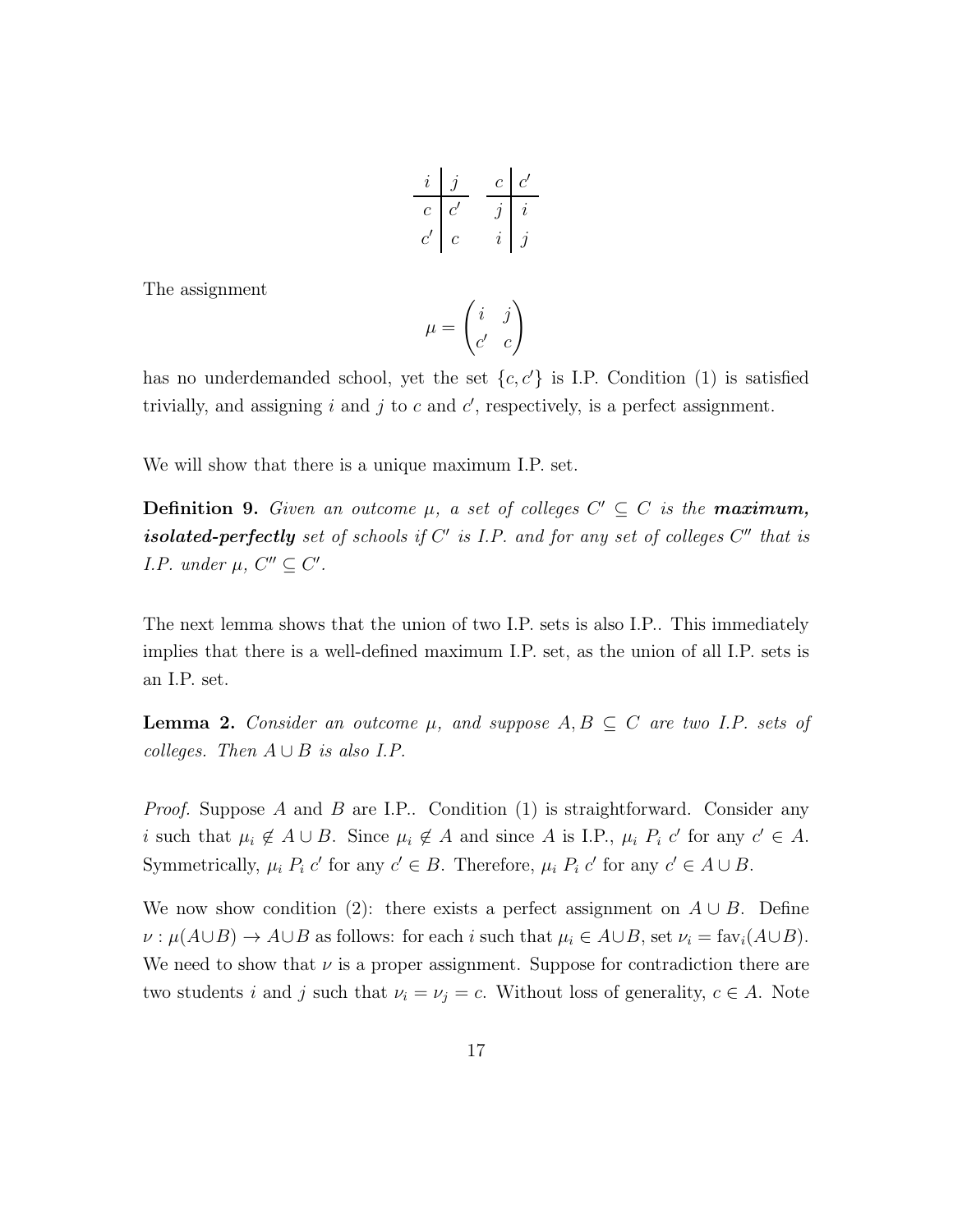that since  $c \in A$ ,

$$
favi(A \cup B) = favi(A) = c = favj(A) = favj(A \cup B).
$$

But this means either  $\mu_i \notin A$  or  $\mu_j \notin A$  or else there could not exist a perfect assignment on the set A. Without loss of generality, let  $\mu_i \notin A$ . As  $\mu_i \in A \cup B$ ,  $\mu_i \in B \setminus A$ . Since A is I.P. and  $\mu_i \notin A$ ,  $\mu_i P_i$  c (by the "isolated" condition of I.P.). But this contradicts c being is favorite college in the set  $A \cup B$ . Our contradiction resulted from assuming two different students both have the same favorite school in the set  $A \cup B$ . Since this cannot be, there must exist a perfect assignment within the set  $A \cup B$ .

Corollary 1. *Any outcome* µ *contains a unique, maximum I.P. set.*

For convenience, given any initial outcome  $\mu$ , we let  $\mu^{TTC}$  denote the outcome obtained after running TTC on  $\mu$ . Although there always exists a unique, maximum I.P. set, this set may be empty; however, we will show  $\mu^{TTC}$  always has a nontrivial, maximum I.P. set.

**Lemma 3.** For any outcome  $\mu$ , the TTC outcome  $\mu^{TTC}$  contains a nontrivial I.P. *set.*

*Proof.* Starting with assignment  $\mu$ , let  $\chi_1, \ldots, \chi_n$  be any sequence of sets of Top Trading Cycles. Specifically, each  $\chi_k$  is the union of top trading cycles on the set  $C \setminus \bigcup_{j < k} \chi_j$ . We claim that  $\chi_n$  is I.P.. Consider student i such that  $\mu_i \notin \chi_n$ . Student i is part of an earlier trading cycle than any cycle in  $\chi_n$ . As i could have pointed to one of the schools in  $\chi_n$  but did not, by WAD,  $\mu_i^{TTC} P_i c$  for any  $c \in \chi_n$ .  $\Box$ 

We can now introduce our main algorithm for calculating rankings. Given an outcome  $\mu$ , the algorithm first calculates  $\mu^{TTC}$  and then iteratively removes the maximum I.P. set. The colleges removed in any given step are ranked immediately

 $\Box$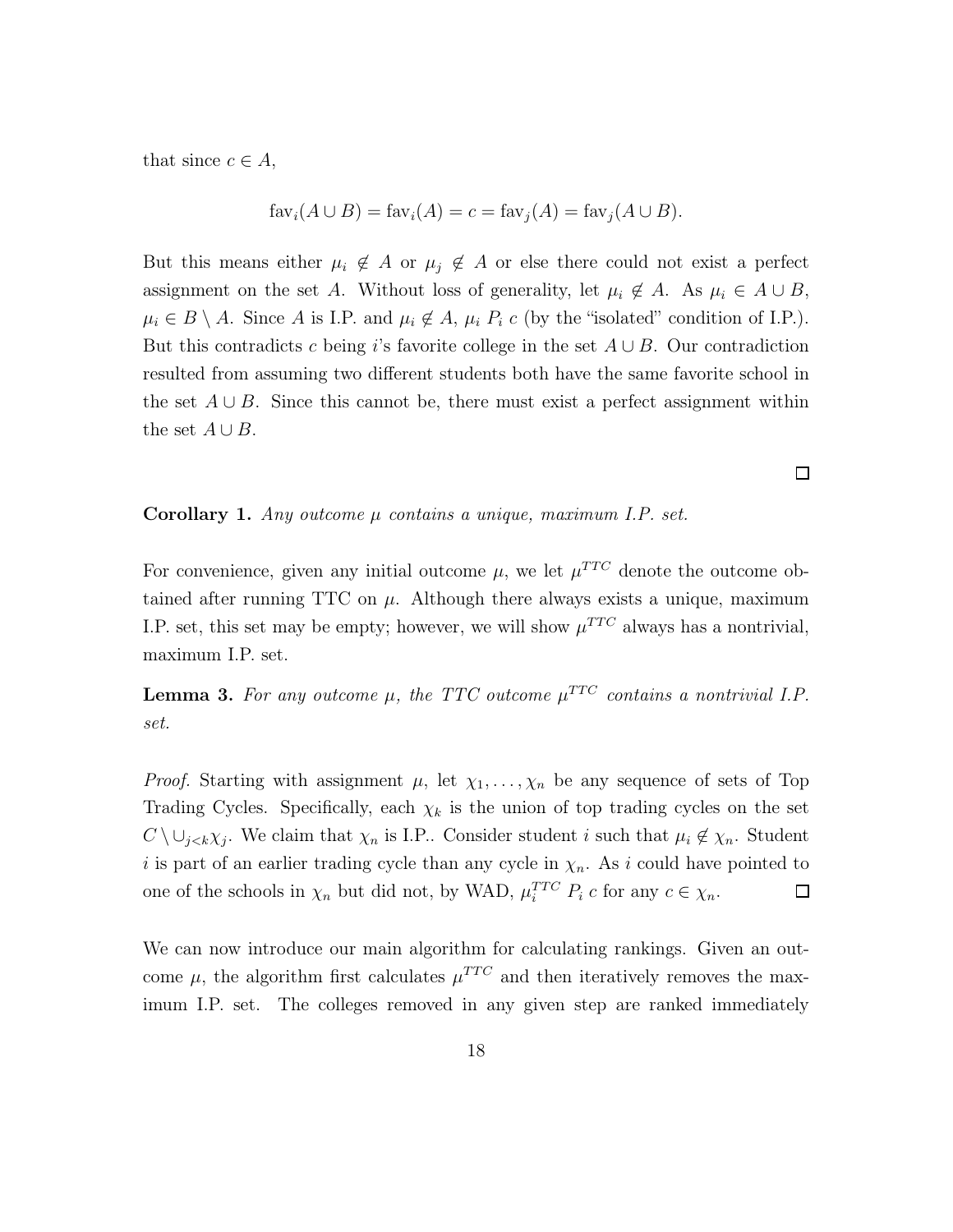above all of the colleges removed in the previous step. We call this algorithm Delayed Trading Cycles (DTC), and the ranking of colleges it induces the Delayed Trading Cycles ranking.

**Definition 10.** *Given an outcome*  $\mu$ , *let*  $\mu^{TTC}$  *be the outcome obtained by running TTC* on  $\mu$ *. Define*  $M_1$  *to be the maximum, I.P. set of*  $\mu^{TTC}$ *. In general, set*  $C_k =$  $C \setminus \bigcup_{1 \leq l \leq k} M_l$  and if  $C_k \neq \emptyset$ , then define  $M_{k+1}$  to be the maximum I.P. set of  $C \setminus C_k$ . *If*  $C_k = \emptyset$ *, then stop. Let*  $M_1, M_2, \ldots, M_K$  *be the resulting partition.* 

*The* Delayed Trading Cycles (DTC) ranking of the colleges,  $\sum^{DTC}$  is given as *follows: for any two colleges*  $a, b \in C$ *, where*  $a \in M_{\ell}$  and  $b \in M_{k}$ ,  $a \geq b$  *if and only if*  $\ell \geq k$ . The tier-k colleges are  $\Pi_k^{DTC} = M_{K-k+1}$ , and the DTC partition is  $\Pi^{DTC} = {\Pi_1^{DTC}, \ldots, \Pi_K^{DTC}}.$ 

Delayed Trading Cycles is easiest to understand pictorially. In the graph below, each node represents a trading cycle, and we will refer to nodes and cycles interchangeably. There is a directed arrow from node  $C_1$  to node  $C_2$  if there is a student in cycle  $C_1$ that desires one or more of the schools in  $C_2$ . Note that by construction, the cycles from TTC produce a directed tree. No student in a top trading cycle desires any schools outside the cycle, so there cannot be an edge from an earlier cycle to a later cycle. Suppose TTC produces the following graph:



The maximum I.P. set is simply the nodes at the "bottom" of the tree. Namely,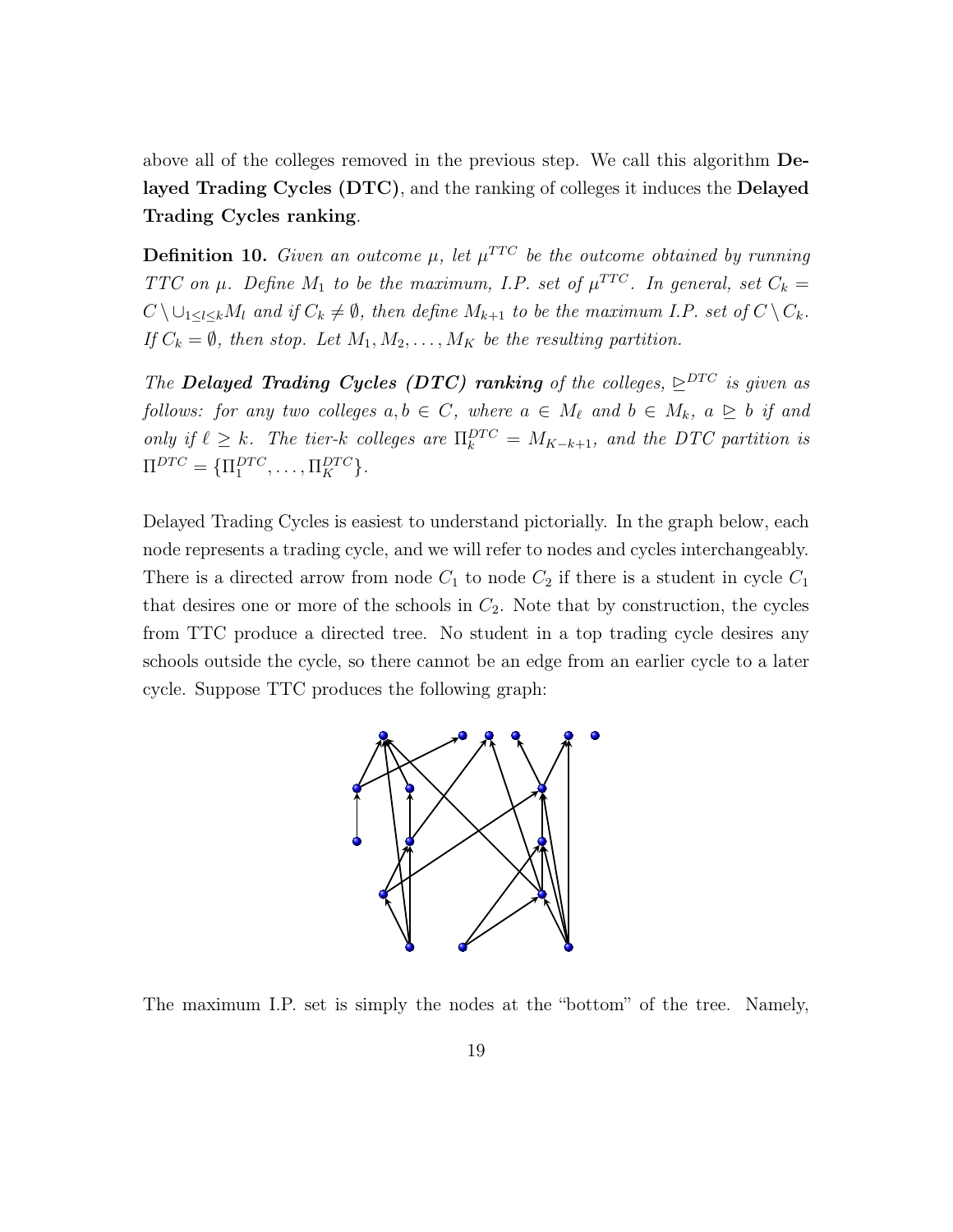cycles that do not have any cycle pointing to them. We indicate the maximum I.P. set with large red stars in the graph below.



Delayed Trading Cycles ranks these schools last and then removes them. This produces the following graph (with the maximum I.P. set again indicated by large red stars).



Under DTC, these "last" cycles are ranked second-to-last, removed, and the process is repeated. We now prove Theorem [1](#page-12-1) by characterizing the DTC ranking as the unique desirable ranking.

Theorem 3 (Main Characterization). *The DTC ranking is the unique ranking that is Balanced, Justified, and satisfies WAD.*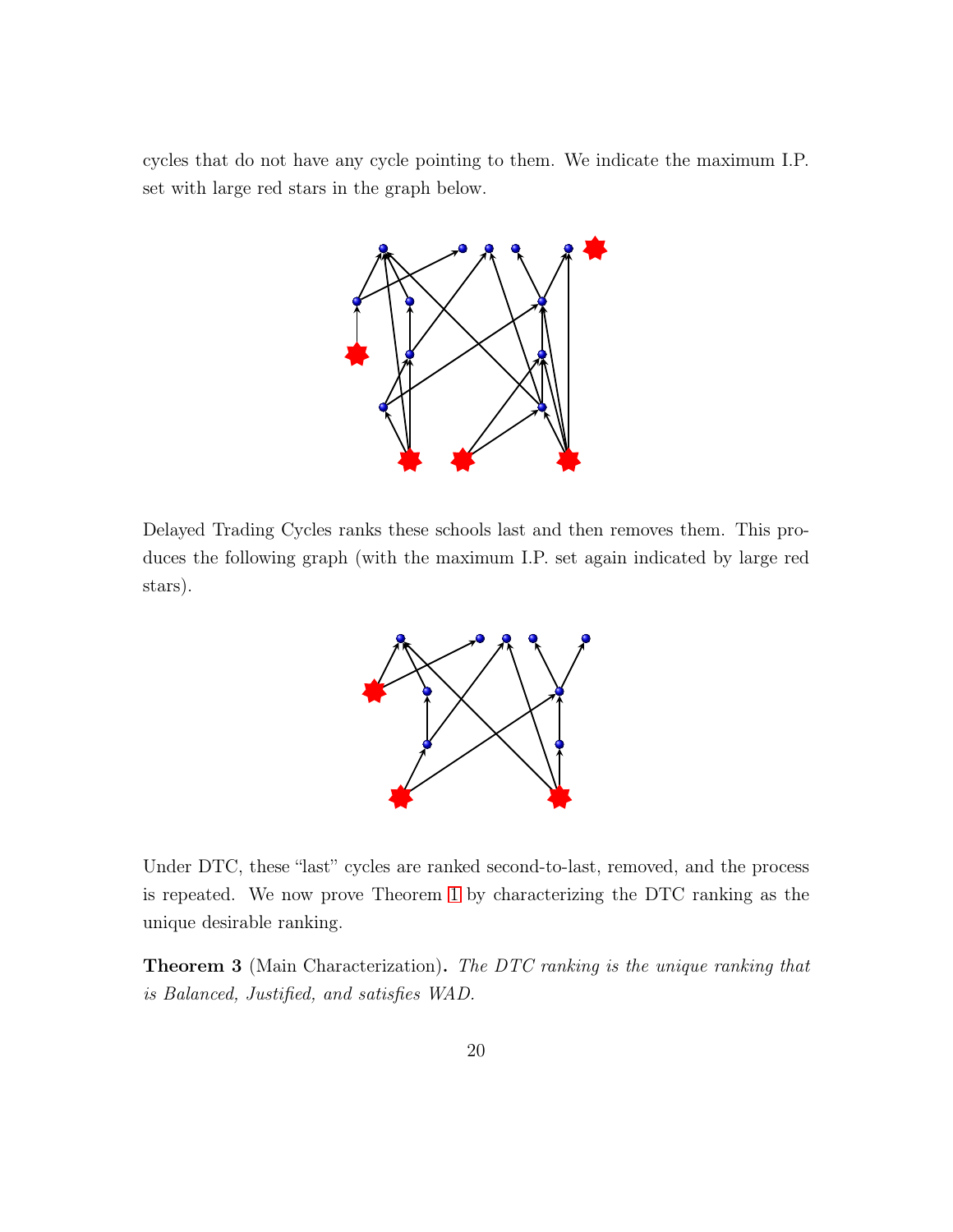*Proof.* As DTC is a TTC ranking, by Theorem [2](#page-13-1) it satisfies WAD and Balancedness. We show by induction that DTC is Justified. The lowest-tier schools are justified by definition. Now, consider any tier-k which is not the lowest tier, and suppose that the ranking of every college ranked  $k+1$  or lower has been justified. The tier-k colleges can be decomposed into cycles of  $\mu^{TTC}$ . By construction, every one of these cycles is "pointed" to by a  $k + 1$  cycle. More precisely, for every cycle  $\tilde{C} \subset \Pi_k$ , there exists a college  $c \in \tilde{C}$  and tier- $(k+1)$  student i such that i strongly desires c. By the inductive hypothesis, all tier- $(k + 1)$  colleges have justified rankings. Therefore, c's ranking is justified. Without loss of generality, label the cycle  $\tilde{C} = (c, c_2, \ldots, c_n)$ . We have determined that c's ranking is justified. By the definition of TTC,  $\mu(c) = i$ 's favorite school in tier-k is  $c_2$ . Therefore,  $c_2$ 's ranking is justified. Student  $\mu(c_2)$ justifies  $c_3$ 's ranking, and so on. As  $\tilde{C}$  was an arbitrary cycle in  $\Pi_k$ , we conclude all of the k rankings are justified.

Now suppose a ranking  $\Pi = {\Pi_1, \dots, \Pi_n}$  is balanced, justified, and satisfies WAD. From Theorem [2,](#page-13-1)  $\Pi$  is a TTC ranking, and in particular, partition  $\Pi_n$  can be decomposed into top trading cycles. As a reminder, let  $\mu^{TTC}$  denote the assignment resulting from applying TTC to  $\mu$ . We will call a cycle  $\tilde{C}$  a "last" cycle if for every student i such that  $\mu(i) \notin \tilde{C}$ ,  $\mu^{TTC}(i)$   $P_i$  c for every  $c \in \tilde{C}$  (in our construction of DTC, these are the cycles that are not pointed to by any other cycle). Π is a TTC ranking, so the partition  $\Pi_n$  consists of trading cycles that were removed at the same time. As this is the last partition, these are all "last" cycles. Let  $X$  denote the last partition under DTC (the lowest ranked colleges). By the definition of DTC, X is the maximum I.P. set of  $\mu^{TTC}$ , and X is the union of "last" cycles. Therefore,  $\Pi_n \subseteq X$ . Next, consider an arbitrary "last" cycle  $\tilde{C}$ . By definition, for every student i such that  $\mu(i) \notin \tilde{C}$ ,  $\mu^{TTC}(i)$   $P_i$  c for every  $c \in \tilde{C}$ . In particular, such a student does not justify the ranking of any college in  $\tilde{C}$ . By assumption, the ranking of every college in  $C$  is justified, but as none of these rankings are justified by a student not in C, this is only possible if the colleges in  $\tilde{C}$  are ranked last. Therefore, for every "last" cycle  $\tilde{C}$ ,  $\tilde{C} \subseteq \Pi_n$ . This implies that  $X \subseteq \Pi_n$ , and therefore,  $X = \Pi_n$ .

The inductive argument is identical. Suppose for  $k$  is a non-negative integer and that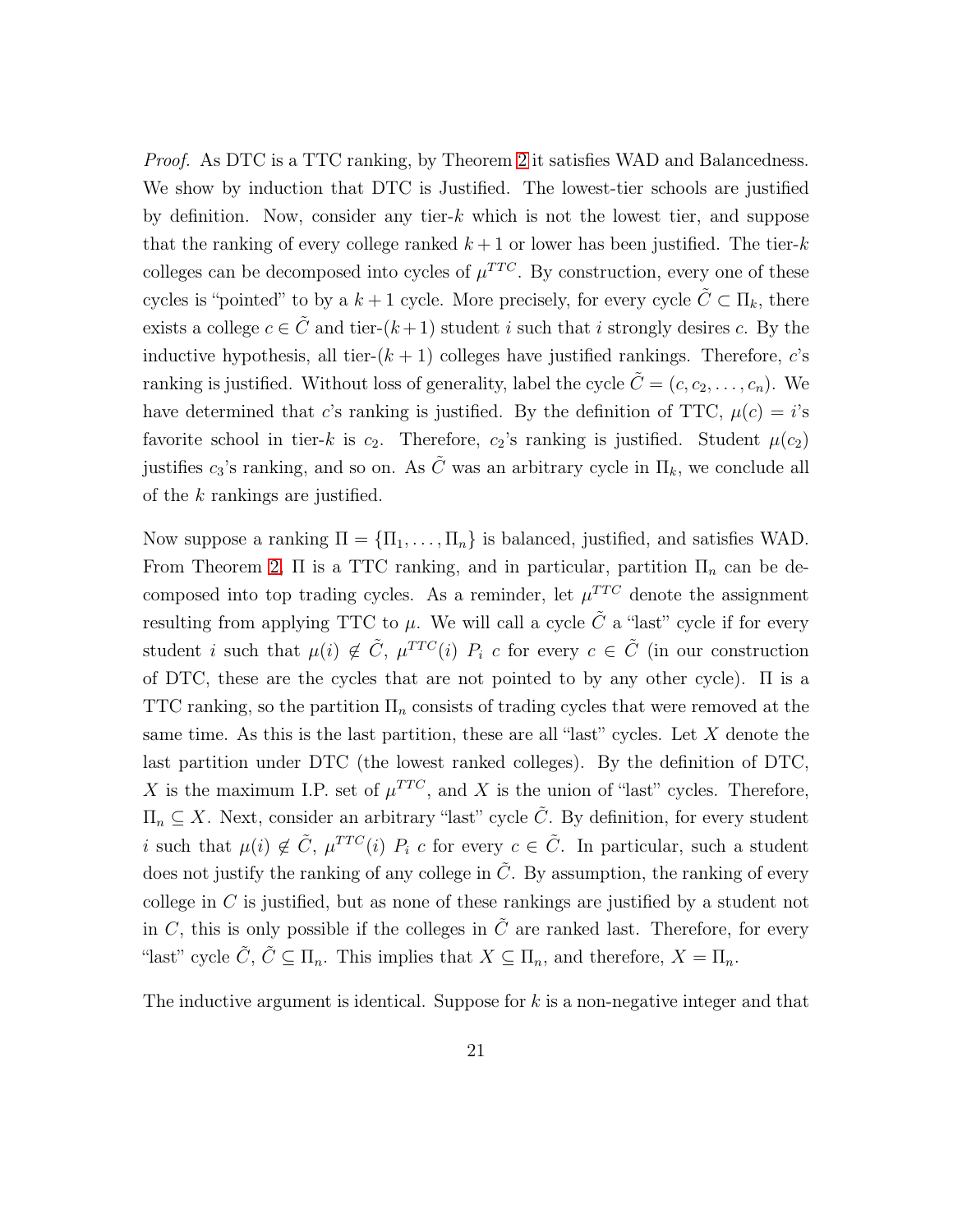the partitions  $\Pi_{n-k}, \ldots, \Pi_n$  each correspond to the DTC partitions. Now consider partition  $\Pi_{n-k-1}$ . We will call cycle  $\tilde{C}$  a "last" cycle if for every student i such that  $\mu(i) \notin \tilde{C} \cup_{0 \leq l \leq k} \Pi_{n-l}, \mu^{TTC}(i) \cap P_i$  c for every  $c \in \tilde{C}$ . These are the last possible cycles of TTC if we removed the colleges  $\Pi_{n-k}, \ldots, \Pi_n$ . As a reminder, the union of these cycles constitutes the  $n - k - 1$  partition of DTC. We label the union of "last" cycles by the set X. As  $\Pi$  is a TTC ranking, each cycle in  $\Pi_{n-k-1}$  must be a last cycle. Therefore,  $\Pi_{n-k-1} \subseteq X$ . Moreover,  $\Pi_n$  must contain every "last" cycle  $\tilde{C}$ . The rankings of the schools in  $\tilde{C}$  are not justified by any student not in  $\tilde{C} \cup \Pi_{n-k}, \ldots, \Pi_n$ . Therefore, the colleges in  $\tilde{C}$  must be ranked  $n-k-1$  or lower, or else their rankings would not be justified. This implies that  $\tilde{C} \subseteq \Pi_{n-k-1}$ , and we conclude that  $X \subseteq \Pi_{n-k-1}$ . So indeed,  $X = \Pi_{n-k-1}$ . □

#### 5 Conclusion

We consider the problem of how to rank alternatives that are the outcome of a competitive process, such as rankings of colleges or academic journals. We introduce a new paradigm for constructing rankings that is based on the notion of desirability: alternatives that an agent desires (relative to what she receives) should be ranked higher. We introduce several axioms that formalize the notion of desirability, and build an algorithm, the Delayed Trading Cycles algorithm, that can be used to calculate desirable rankings. Further, we characterize the DTC ranking as the unique ranking desirable ranking.

In future work, we plan to explore other properties of desirable rankings. For instance, we have discussed how desriable rankings are less prone to errors in inference due to idiosyncratic agent preferences. Formally, one could build a model in which student preferences over colleges are a combination of a common component (the college's overall quality) and an private component (a student's idiosyncratic preferences), and ask whether desirable rankings uncover the true quality ranking of colleges. This could also be compared with the more standard revealed preference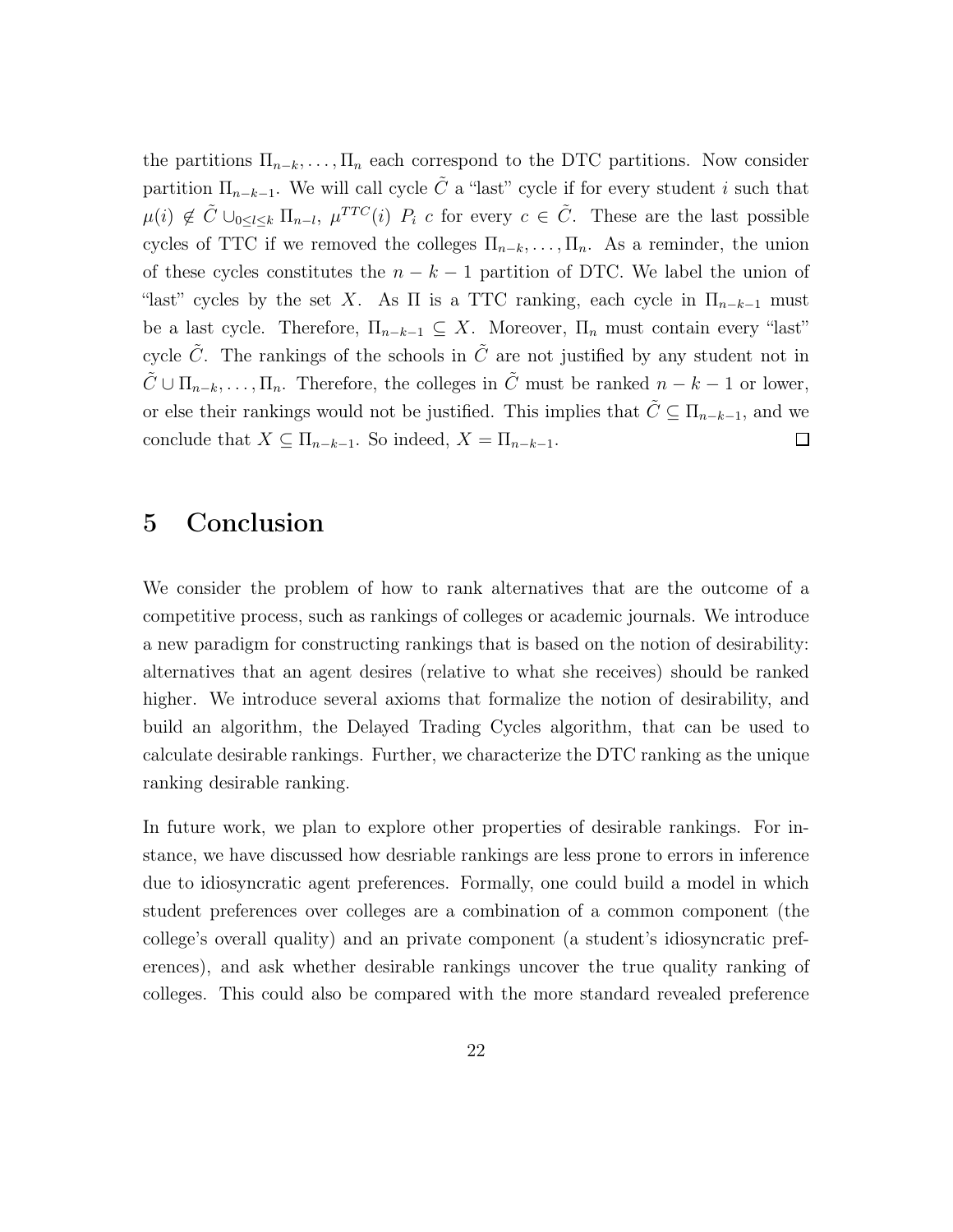approach of [Avery et al.](#page-22-4) [\(2013\)](#page-22-4). Additionally, standard methods of calculating rankings (acceptance rates, citation counts) are problematic because they are susceptible to gaming. Notice that under a desirable ranking, for a college to be ranked higher, it must be desired by a student at a lower-ranked school. Thus, if a college wants to raise its rank, it must increase its quality to become a more attractive college. Thus, desirable rankings should provide better incentives for colleges to invest in quality improvement as opposed to strategies that artificially infltate their rankings. Formalizing this and showing that desirable rankings are less susceptible to gaming on the part of the colleges is an interesting question for future work.

## References

- <span id="page-22-3"></span>Arrow, K. J. (1950): "A Difficulty in the Concept of Social Welfare," *Journal of Political Economy*, 58, 328–346.
- <span id="page-22-4"></span>Avery, C. N., M. E. Glickman, C. M. Hoxby, and A. Metrick (2013): "A revealed preference ranking of US colleges and universities," *The Quarterly Journal of Economics*, 128, 425–467.
- <span id="page-22-1"></span>Belkin, D. (2019): "For Sale: SAT-Takers' Names. Colleges Buy Student Data and Boost Exclusivity," *Wall Street Journal*.
- <span id="page-22-0"></span>BOWMAN, N. A. AND M. N. BASTEDO (2009): "Getting on the front page: Organizational reputation, status signals, and the impact of US News and World Report on student decisions," *Research in Higher Education*, 50, 415–436.
- <span id="page-22-2"></span>Chapman, C. A., J. C. Bicca-Marques, S. Calvignac-Spencer, P. Fan, P. J. Fashing, J. Gogarten, S. Guo, C. A. Hemingway, F. Leendertz, B. LI, ET AL. (2019): "Games academics play and their consequences: how authorship, h-index and journal impact factors are shaping the future of academia," *Proceedings of the Royal Society B*, 286, 20192047.